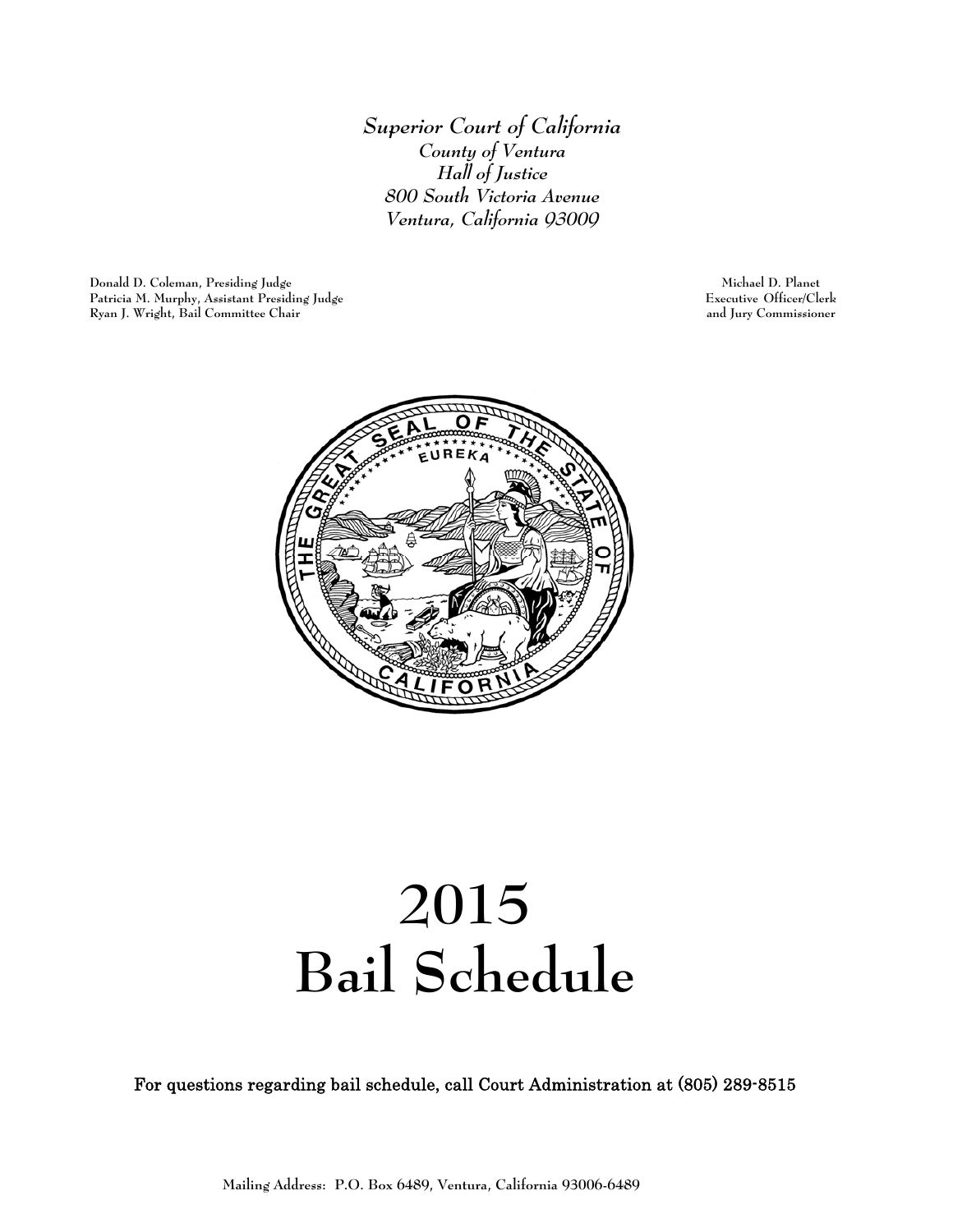## SUPERIOR COURT OF CALIFORNIA **COUNTY OF VENTURA**

# **BAIL SCHEDULE** Effective September 11, 2014

# **CONTENTS**

| <b>FELONIES</b>            |
|----------------------------|
|                            |
|                            |
|                            |
|                            |
|                            |
| <b>FELONY ENHANCEMENTS</b> |
|                            |
|                            |
|                            |
|                            |
| <b>MISDEMEANORS</b>        |
|                            |
|                            |
|                            |
|                            |
|                            |
|                            |
|                            |

Page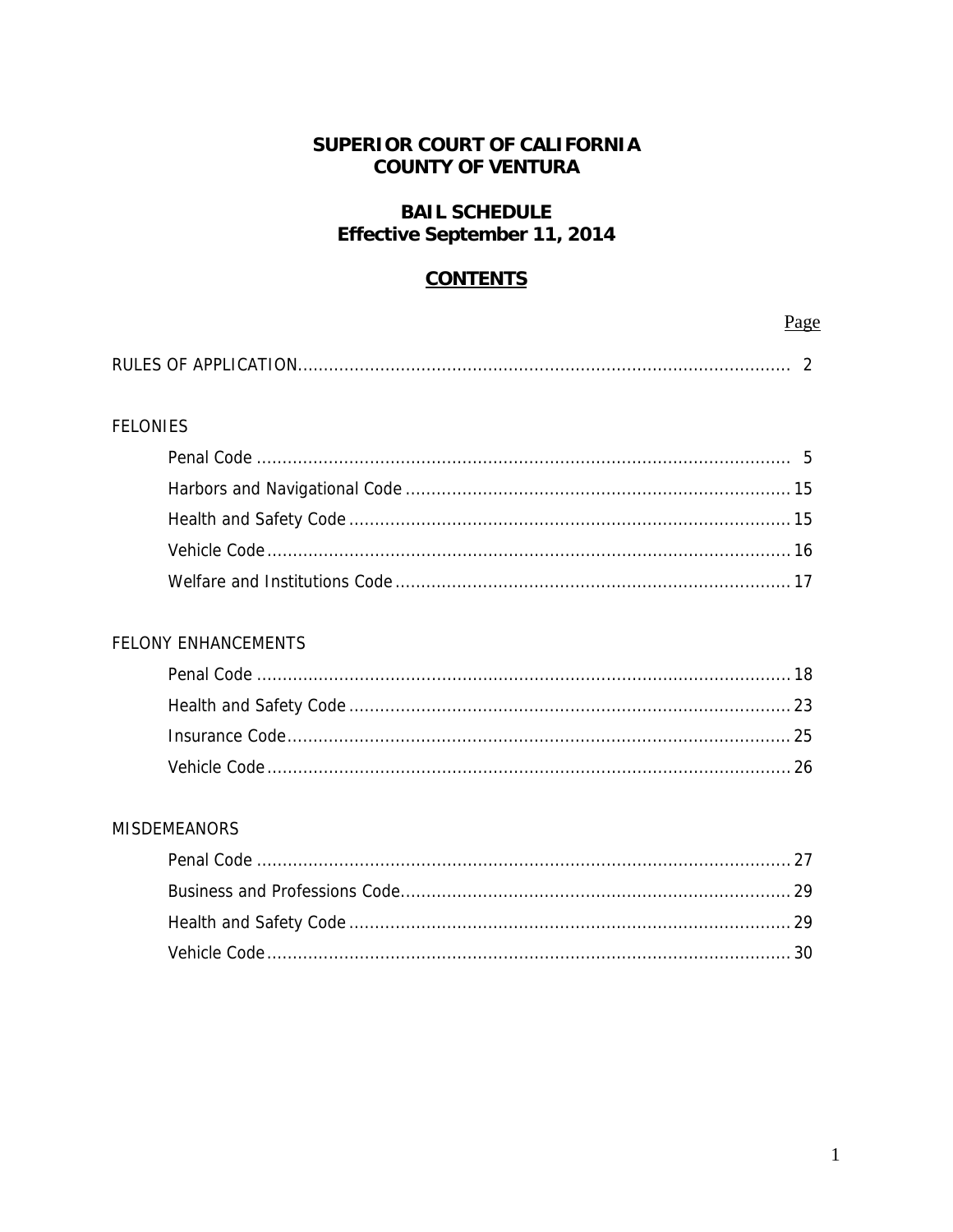#### **RULES OF APPLICATION**

**Introduction:** The Ventura Superior Court has adopted the attached uniform countywide bail schedule pursuant to Penal Code §1269b. It sets the presumptive bail amount, which is applicable to warrantless arrestees until such time as a judge reviews the issue. When an arrest occurs pursuant to a warrant and the suspect is only booked on the warrant, bail shall be set in the amount of the warrant, unless otherwise ordered by a judge. The following rules provide guidance and establish procedures for implementation of the schedule.

- 1. **Check felony bail schedule first**. Some offenses listed on the misdemeanor schedule have subdivisions, which are felonies. The felony schedule applies to arrests under a felony subdivision. Example: Penal Code §273.6(d) is a felony listed on the felony bail schedule (\$20,000); all other subdivisions of Penal Code §273.6 fall under that listing on the misdemeanor schedule (\$10,000).
- 2. **Listed section numbers include unlisted subdivisions**. **Examples:** (1) On the felony schedule Penal Code §261; 2) On the misdemeanor schedule Penal Code §422.6.

#### 3. **Bail amount for unlisted offenses:**

- 
- Felonies \$10,000
- 17(b) misdemeanors\*  $\sin$  one-half the felony bail
- Other misdemeanors \$2,500
- \***NOTE:** Penal Code §17(b) provides that the District Attorney or court can declare "wobbler" offenses to be misdemeanors. At the booking stage, the Felony Bail Schedule applies to all wobbler offenses.

#### 4. **Bail amount when suspect booked for violation of probation:**

- Felony probations No Bail
- Misdemeanor probations \$5,000
- 5. **Attempts, accessories, conspiracies and solicitations:** The schedule shall be the same as the target offense, but no less than the amount listed in the bail schedule. See Penal Code §§32, 182, 653f, 653j, 664. **Example:** The bail for conspiracy to commit a misdemeanor would be no less than \$20,000.
- 6. **Crimes committed while on bail, OR, and stays of jail time:**  Double standard bail for new offense, whether felony or misdemeanor.

#### 7. **Crimes committed while on probation or diversion (including juvenile cases), suspect not booked on VOP:**

- Add \$5,000 for each misdemeanor probation or diversion
- Add \$10,000 for each felony probation or diversion

 **NOTE:** This bail increase applies whenever booking officer has reasonable cause to believe probation exists, including by admission of the arrestee. **Example:** Suspect booked for felony DUI is still on probation for two prior misdemeanor DUIs; the \$20,000 bail for felony DUI would be increased to \$30,000 by adding \$5,000 for each probation.

**R U L E S**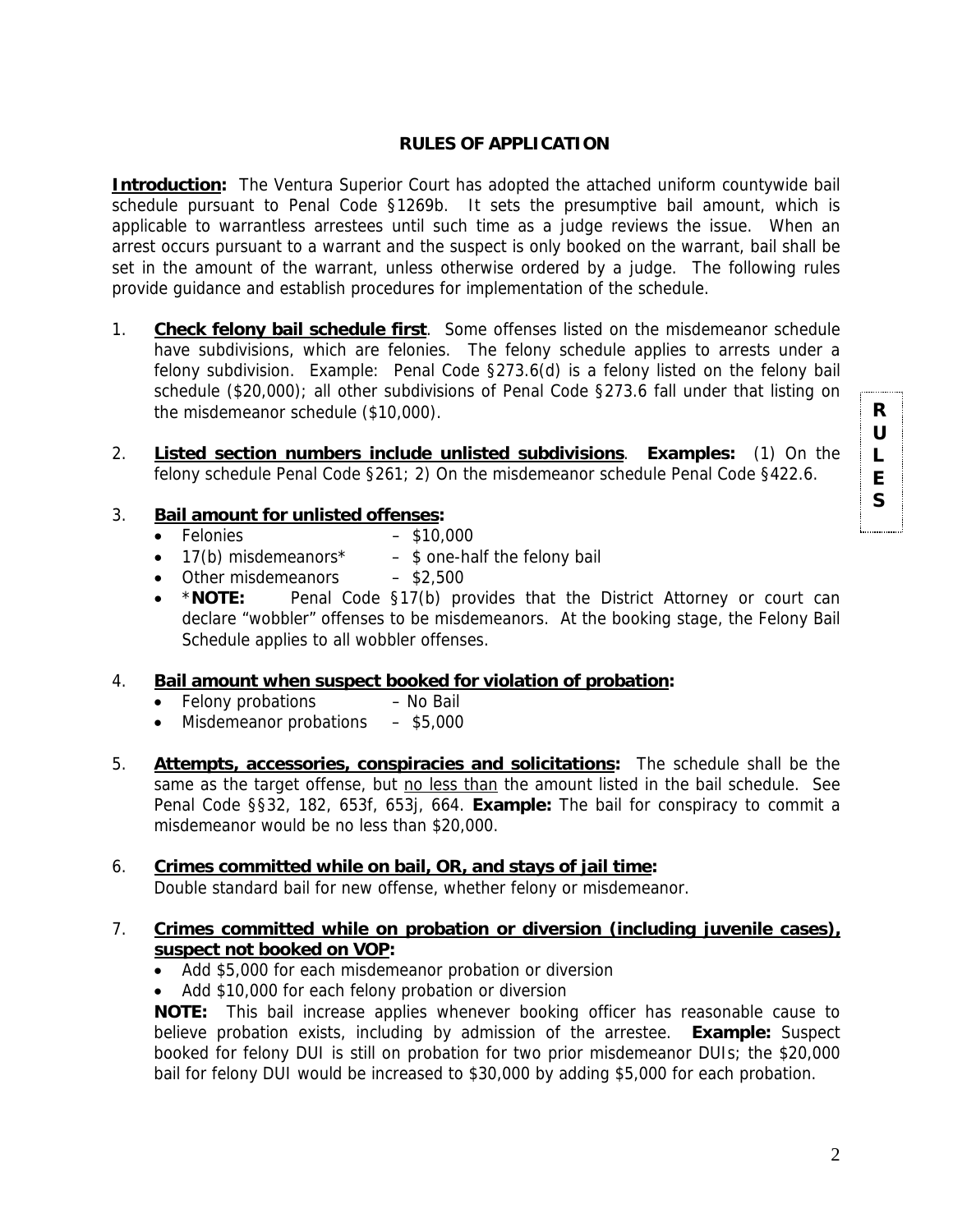#### 8. **Multiple offenses:**

- Normal rule: highest amount for most serious offense
- Exception for multiple victims of violent crimes: sum of highest amount for most serious offense against each victim, not to exceed \$500,000.
- Exception for multiple acts of violent crimes committed on separate occasions: sum of the highest for each occasion, not to exceed \$500,000.
- 9. **Felony enhancements:** Where any of the listed enhancements are present, the bail shall be set at the sum of the amount for the most serious offense and the amount of the enhancement. When the classification deputy is aware of facts, which appear to qualify as an enhancement, the bail amount should be set accordingly and the facts and applicable bail should be explained to the on-call magistrate. **Examples:** (1) Suspect booked for second-degree robbery during which he personally shot and wounded the victim; bail schedule is \$300,000 [\$50,000 for Penal Code §211 plus \$250,000 for Penal Code §12022.53(d)]. (2) Suspect booked for petty theft with a prior (Penal Code §666) has two prior convictions for offenses listed in Penal Code §667.5(c) or §1192.7(c); bail schedule is \$260,000 [\$10,000 for the section 666 violation, plus \$250,000 for the Penal Code §667(e)(2)(A) third strike enhancement].
- 10. **Bail increase declarations:** Penal Code §§810(b) and 1269c require that information related to requests for own recognizance release or bail less than the schedule be forwarded to the on-call magistrate. All law enforcement agencies are requested to make available on request to arrestees and their attorneys, relatives, or friends Superior Court Form 3000, "Declaration in Support of Motion to Set Bail Below Schedule or for Own Recognizance Release." Completed forms should be forwarded to the classification deputy at the Ventura County Jail, who will relay the information to the on-call magistrate. Requests to speak directly with the magistrate should be relayed to the magistrate by the classification deputy. The individual magistrate will decide how to proceed from there, but the purpose of the form is to make most such contacts unnecessary.
- 11. **Challenges to source of bail:** Effective January 1, 1999, a peace officer or prosecutor may challenge the source of bail in any case rather than only in drug cases. When such a declaration is filed, or when the classification deputy is aware of facts suggesting a felonious source, bail should not be accepted until the on-call magistrate is contacted. This contact must occur within 24 hours of the filing of the declaration. If the magistrate finds probable cause that bail has been feloniously obtained, bail must not be accepted until the arrestee proves a legitimate source of bail to the magistrate or in court. If no probable cause is found, normal release procedures apply. See Penal Code §1275.1.
- 12. **Special rule for serious and violent felonies, stalking, and misdemeanor domestic violence:** For any offense listed in Penal Code §1270.1(a), release before arraignment on bail either more or less than the bail schedule amount is forbidden. This code section is confusing, but appears to allow pre-arraignment release if the on-call magistrate sets bail at the schedule amount. If a higher or lower amount is set or if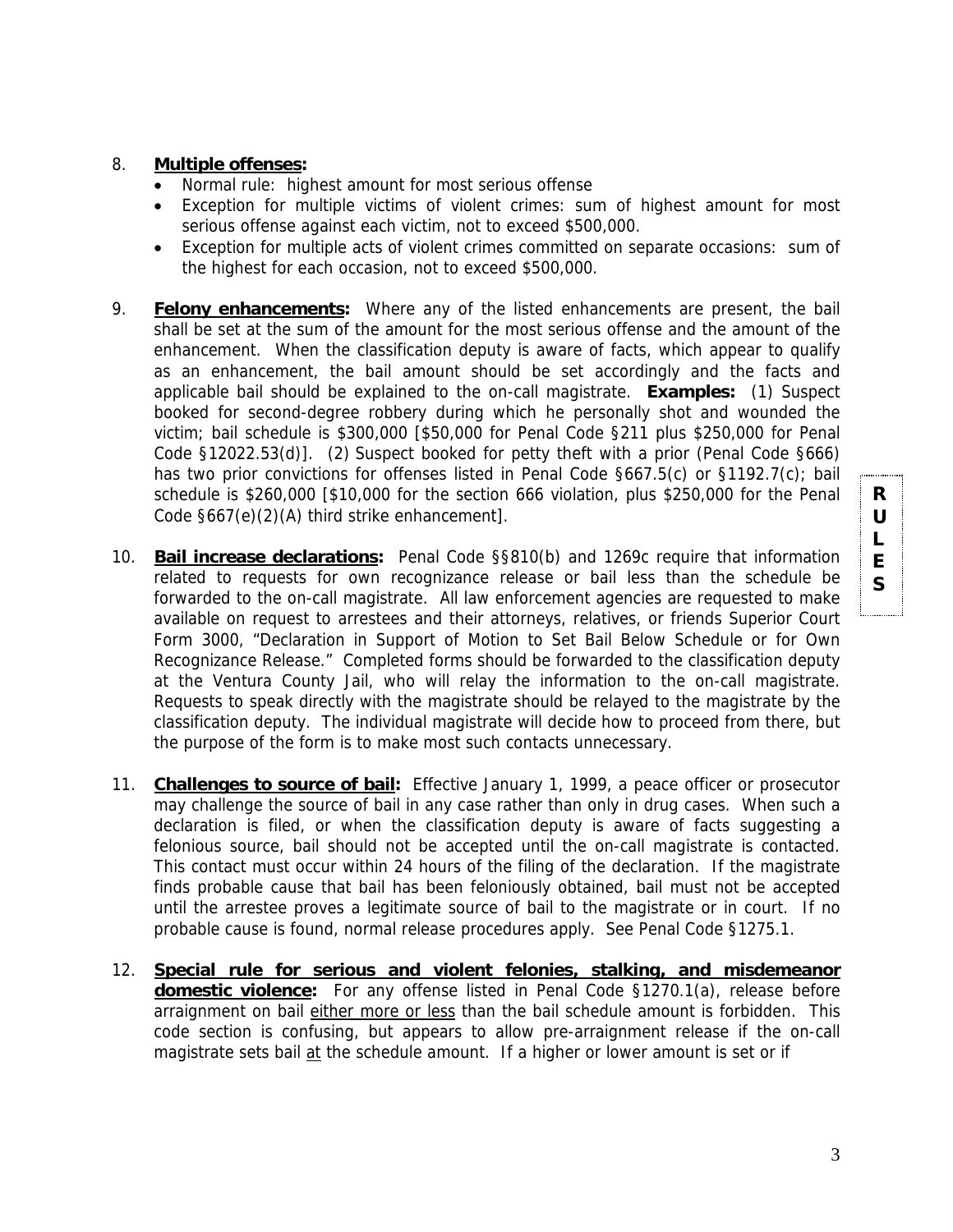Own Recognizance (O.R.) release is granted, the arrestee cannot be released before arraignment even if bail is posted. If a dangerous situation presents itself, the on-call magistrate should be contacted immediately. **Example:** Shortly after magistrate sets bail on "routine" spousal battery (Penal Code §273.5) at the schedule of \$20,000, the frightened victim calls and reveals that earlier this same day she testified against this same defendant in a felony stalking prosecution in Los Angeles for which the current battery was a retaliation. Before \$20,000 bail is accepted, this new information should be revealed to the on-call magistrate. If the magistrate increases bail, the suspect cannot be released prior to arraignment. If the magistrate leaves bail at \$20,000, the arrestee would be released if that amount is posted. **Note:** For purposes of this rule, the bail schedule amount is the listed figure without regard to any increases provided for in these rules. Accordingly, when bail is increased pursuant to these rules for an offense listed in Penal Code §1270.1, the arrestee may not be released before arraignment. Example: A spousal battery arrestee (Penal Code §273.5) is currently on probation for a misdemeanor violation of the same offense. Ventura County Bail Schedule Rules 7 and 14 will increase the bail substantially from the schedule amount of \$20,000. Consequently, that arrestee cannot be released prior to a hearing in open court, pursuant to Penal Code §1270.1.

- 13. **Special rule for domestic violence with similar priors:** Double standard bail for felony or misdemeanor domestic violence (Penal Code §§243(e), 245 if domestic, 262, 273.5, 273.6, 273.65, 422) where there is reasonable cause to believe arrestee has a prior conviction for an offense on the Domestic Violence Enhancement List, except that the \$100,000 bail for felony stalking would not be doubled by such a prior. The Domestic Violence Enhancement List includes the following offenses and their out-of-state equivalents, both felonies and misdemeanors: Penal Code §§187, 192(a), 203, 207, 209, 210.5, 211, 215, 220, 243(d), 243(e), 243.4, 244, 244.5, 245, 261, 273.5, 273.6, 273.65, 286, 288, 288.5, 288a, 289, 417, 422, 451, and any felony in which an allegation that defendant inflicted great bodily injury or used or was armed with a firearm or deadly weapon was found true. **Note:** Rule 14 should apply before other increases required by other rules are applied. Example: A misdemeanor domestic battery arrestee (Penal Code §243(e)) is on probation for a felony drug offense and has a prior misdemeanor 273.5 conviction. The 273.5 prior will double the normal bail from \$5,000 to \$10,000; the felony probation then adds \$10,000 for a total bail of \$20,000.
- 14. **Special rule regarding ineligibility for OR release:** Effective in 1999, Penal Code §1319.5 requires a hearing in open court before any of the following can be released on own recognizance:
	- Anyone currently on felony probation or felony parole.
	- Anyone with three or more failure to appear warrants in the last three years not involving the Vehicle Code currently arrested for any felony or certain misdemeanors specified in section 1319.5.
- 15. **Out-of-county holds:** The Felony Bail Schedule applies (minimum \$10,000) to out-ofcounty holds when no amount has been previously established or shown on a warrant.

**R U L E S** 

4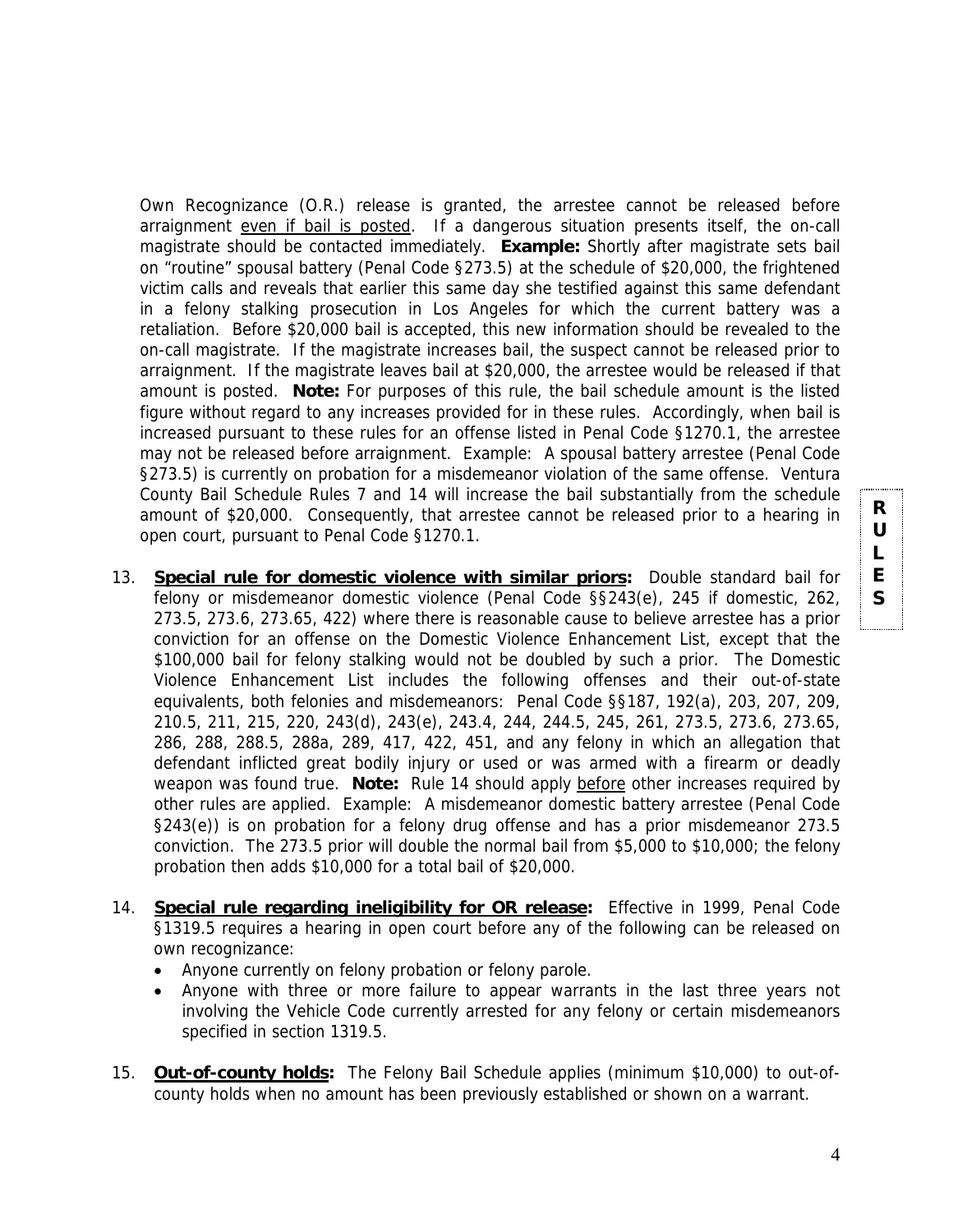| <b>Section</b>  | <b>Description</b>                                                        | <b>Presumptive</b><br><b>Bail</b>                           |
|-----------------|---------------------------------------------------------------------------|-------------------------------------------------------------|
|                 | <b>PENAL CODE</b>                                                         |                                                             |
| 67              | <b>BRIBE EXECUTIVE OFFICER</b>                                            | 20,000                                                      |
| 67.5            | BRIBE MINISTERIAL OFFICER                                                 | 20,000                                                      |
| 68              | OFFICER SOLICIT BRIBE                                                     | 20,000                                                      |
| 76              | THREATS TO LIFE ON AN OFFICIAL OR JUDGE                                   | 20,000                                                      |
| 107             | <b>ESCAPE</b>                                                             | 20,000                                                      |
| 109             | <b>AID ESCAPE</b>                                                         | 20,000                                                      |
| 110             | <b>FACILITATE ESCAPE</b>                                                  | 20,000                                                      |
| 113             | MANUFACTURE/SELL FALSE CITIZENSHIP DOCUMENTS                              | 20,000                                                      |
| 118             | <b>PERJURY</b>                                                            | P<br>20,000                                                 |
| 127             | SUBORNATION OF PERJURY                                                    | E<br>20,000<br>N                                            |
| 128             | PERJURY - DEATH PENALTY                                                   | <b>NO BAIL</b><br>A                                         |
| $136.1(a)$ &(b) | <b>DISSUADING WITNESS</b>                                                 | L<br>20,000                                                 |
| 136.1(c)        | DISSUADING WITNESS, AGGRAVATED                                            | 50,000<br>$\mathbf C$                                       |
| 136.5           | ARMED WITH INTENT TO DISSUADE WITNESS                                     | O<br>50,000                                                 |
| 139             | <b>THREATEN WITNESS</b>                                                   | D<br>50,000<br>E                                            |
| 140             | <b>THREATEN WITNESS</b>                                                   | 50,000                                                      |
| 141(b)          | PEACE OFFICER FALSIFYING EVIDENCE                                         | 50,000                                                      |
| 148.10          | <b>RESISTING OFFICER WITH SERIOUS INJURY</b>                              | 20,000                                                      |
| 151(a)(2)       | ADVOCATE KILLING OR INJURY TO POLICE<br>OFFICER - RESULTS IN DEATH/INJURY | 250,000                                                     |
| 171b            | <b>WEAPON INTO COURTHOUSE</b>                                             | 20,000                                                      |
| 171c            | FIREARM PUBLIC FACILITY                                                   | 20,000                                                      |
| 171d            | <b>FIREARM OTHER PROHIBITED PLACES</b>                                    | 20,000                                                      |
| 182. $(a)(1)$   | CONSPIRACY TO COMMIT ANY CRIME                                            | Same as substantive<br>offense but no less<br>than \$20,000 |

**E N A L C O D E**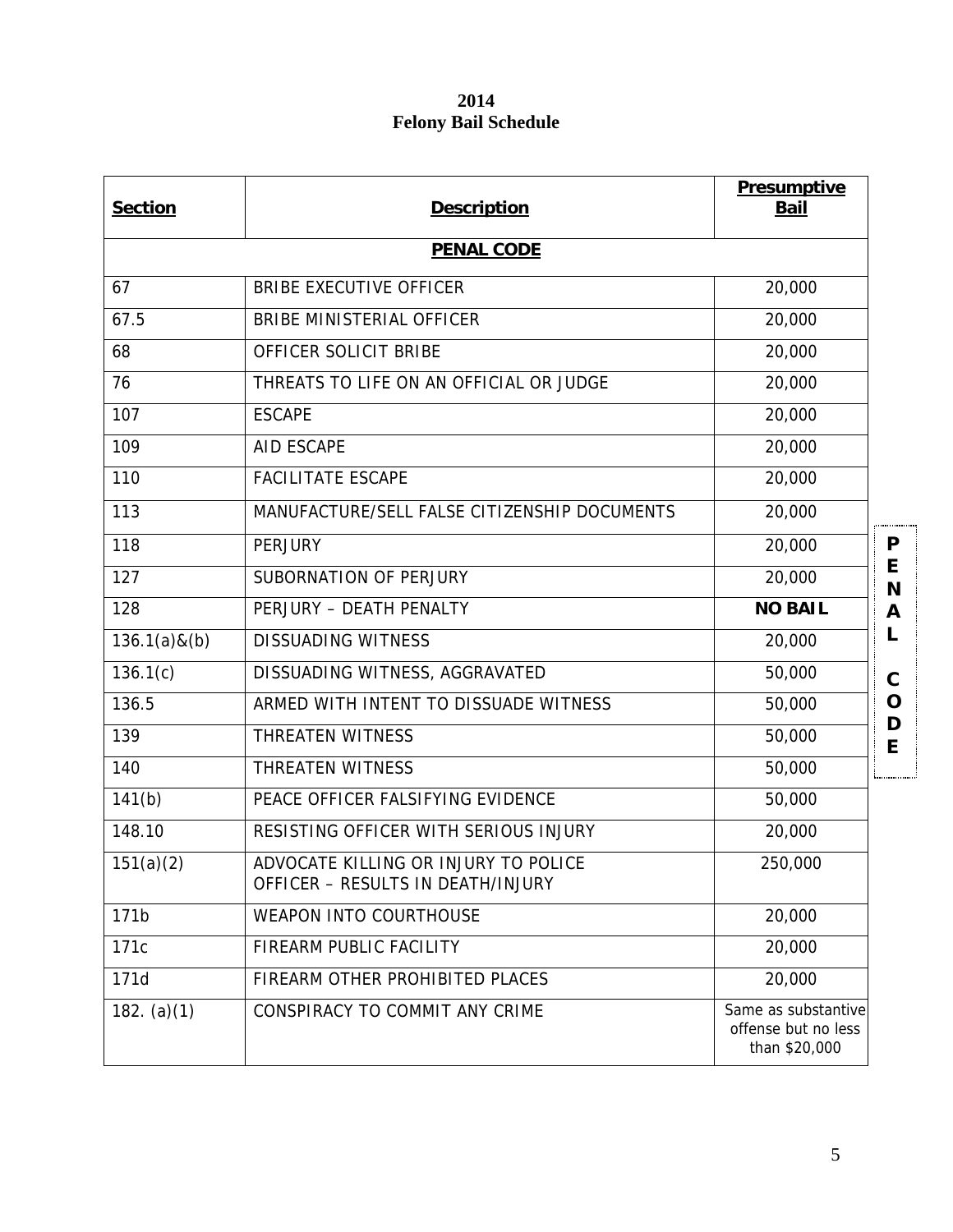| <b>Section</b> | <b>Description</b>                                                               | <b>Presumptive</b><br><b>Bail</b>                           |
|----------------|----------------------------------------------------------------------------------|-------------------------------------------------------------|
| 182(a)(6)      | CONSPIRACY TO COMMIT ANY CRIME AGAINST<br>PRESIDENT, GOVERNOR, ETC.              | Same as substantive<br>offense but no less<br>than \$20,000 |
| 182.5          | <b>GANG CONSPIRACY</b>                                                           | 100,000                                                     |
| 186.22(a)      | <b>GANG ACTIVITY</b>                                                             | 100,000                                                     |
| 186.26         | SOLICITING/COERCING GANG ACTIVITY                                                | 100,000                                                     |
| 186.28         | SUPPLY FIREARM USED IN GANG FELONY                                               | 100,000                                                     |
| 187            | <b>MURDER</b>                                                                    | 500,000                                                     |
| 187            | WITH SPECIAL CIRCUMSTANCES<br>(190.2, 190.25, 190.26)                            | <b>NO BAIL</b><br>P                                         |
| 191.5          | GROSS VEHICULAR MANSLAUGHTER WHILE INTOXICATED                                   | E<br>50,000<br>N                                            |
| 191.5(b)       | MANSLAUGHTER - VEHICULAR - DRIVING UNDER<br>INFLUENCE - WITHOUT GROSS NEGLIGENCE | 50,000<br>A                                                 |
| 191.5(d)       | GROSS VEHICULAR MANSLAUGHTER WHILE INTOXICATED<br><b>WITH PRIOR</b>              | 250,000<br>$\mathbf C$                                      |
| 192(a)         | MANSLAUGHTER - VOLUNTARY                                                         | O<br>100,000<br>D                                           |
| 192(b)         | MANSLAUGHTER - INVOLUNTARY                                                       | 50,000<br>E                                                 |
| 192(c)(1)      | MANSLAUGHTER - VEHICLE WITH GROSS NEGLIGENCE                                     | 50,000                                                      |
| 192(c)(3)      | MANSLAUGHTER - VEHICULAR CAUSED FOR FINANCIAL<br>GAIN                            | 50,000                                                      |
| 192.5(e)       | MANSLAUGHTER - VEHICULAR INVOLVING VESSEL                                        | 50,000                                                      |
| 203            | <b>MAYHEM</b>                                                                    | 100,000                                                     |
| 205            | AGGRAVATED MAYHEM                                                                | 250,000                                                     |
| 206            | <b>TORTURE</b>                                                                   | 250,000                                                     |
| 207/208        | <b>KIDNAPPING</b>                                                                | 100,000                                                     |
| 209            | KIDNAPPING FOR RANSOM OR EXTORTION                                               | 250,000                                                     |
| 209.5          | KIDNAPPING DURING A CARJACKING                                                   | 250,000                                                     |
| 210            | POSE AS KIDNAPPER                                                                | 50,000                                                      |
| 210.5          | <b>HOSTAGE TAKING</b>                                                            | 100,000                                                     |
| 211            | ROBBERY 1ST DEGREE                                                               | 100,000                                                     |
| 211            | ROBBERY 2 <sup>ND</sup> DEGREE                                                   | 50,000                                                      |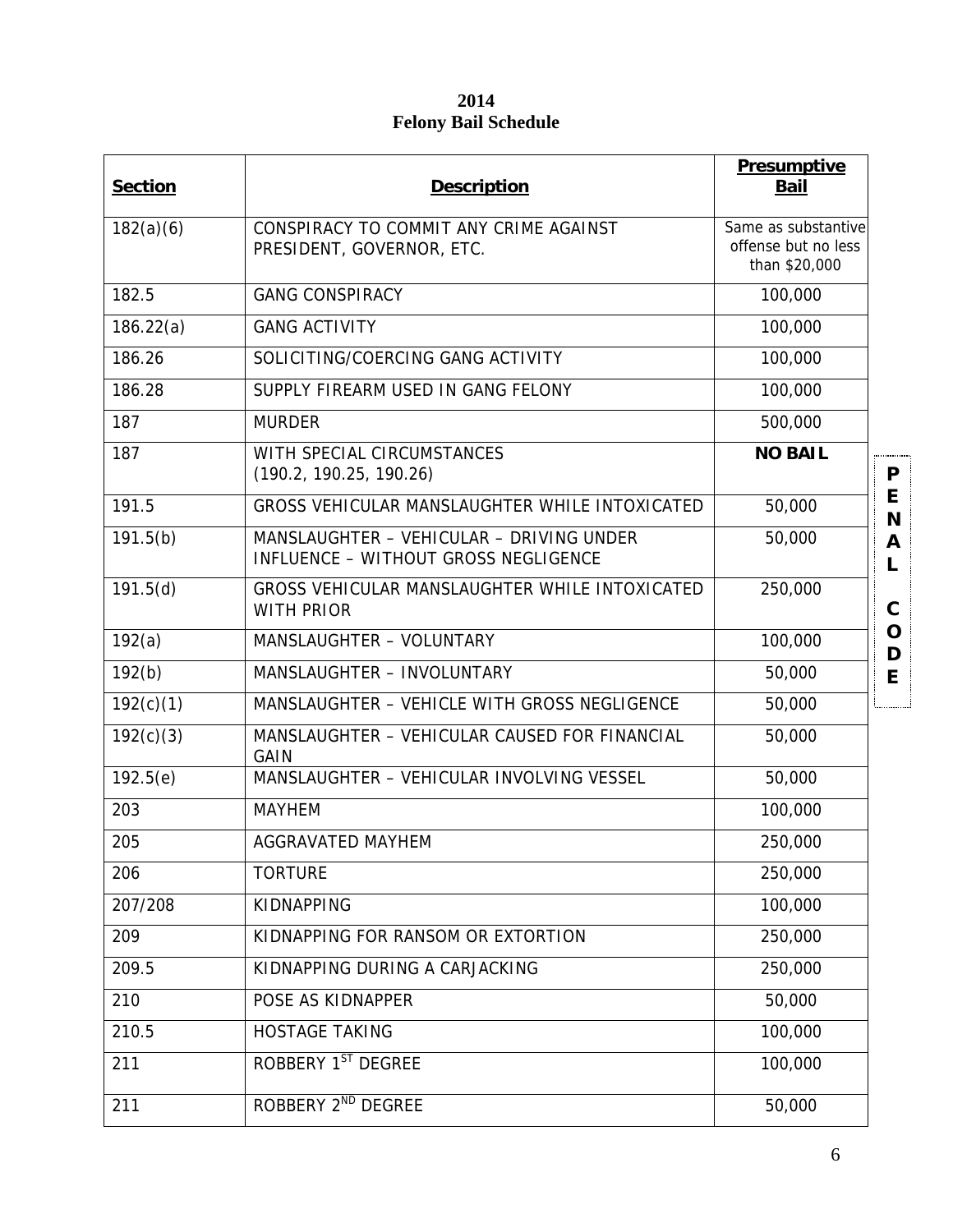| 2014                        |  |
|-----------------------------|--|
| <b>Felony Bail Schedule</b> |  |

| <b>Section</b> | <b>Description</b>                                                                                               | <b>Presumptive</b><br><b>Bail</b> |
|----------------|------------------------------------------------------------------------------------------------------------------|-----------------------------------|
| 214            | <b>TRAIN ROBBERY</b>                                                                                             | 50,000                            |
| 215            | CARJACKING                                                                                                       | 100,000                           |
| 217.1(a)       | ASSAULT ON EXECUTIVE OFFICER, JUDGE, JUROR, PEACE<br>OFFICER, DISTRICT ATTORNEY, PUBLIC DEFENDER, ETC.           | 20,000                            |
| 217.1(b)       | ATTEMPT MURDER ON EXECUTIVE OFFICER, JUDGE,<br>JUROR, PEACE OFFICER, DISTRICT ATTORNEY, PUBLIC<br>DEFENDER, ETC. | 500,000                           |
| 218            | DERAILING OR WRECKING TRAIN                                                                                      | 250,000                           |
| 218.1          | OBSTRUCTION ON OR NEAR RAILROAD TRACKS                                                                           | 100,000                           |
| 219            | <b>TRAIN WRECKING</b>                                                                                            | 250,000                           |
| 219.1          | THROW MISSILE AT COMMON CARRIER WITH INJURY                                                                      | 20,000                            |
| 220            | ASSAULT WITH INTENT TO COMMIT CERTAIN FELONIES                                                                   | 100,000                           |
| 222            | ASSAULT WITH DRUG IN AID OF FELONY                                                                               | 50,000                            |
| 236/237        | FALSE IMPRISONMENT WITH FORCE OR VIOLENCE                                                                        | 20,000                            |
| 236.1          | HUMAN TRAFFICKING DEFINED                                                                                        | P<br>100,000<br>E                 |
| 241.1          | ASSAULT ON CUSTODIAL OFFICER                                                                                     | N<br>20,000                       |
| 241.4          | ASSAULT ON SCHOOL POLICE                                                                                         | A<br>20,000                       |
| 243(c)         | BATTERY ON PEACE OFFICER, ETC., WITH INJURY                                                                      | 20,000                            |
| 243(d)         | BATTERY WITH SERIOUS INJURY                                                                                      | C<br>20,000<br>O                  |
| 243.1          | BATTERY ON CUSTODIAL OFFICER                                                                                     | 20,000<br>D                       |
| 243.3          | BATTERY ON PUBLIC TRANSIT EMPLOYEE                                                                               | E<br>20,000                       |
| 243.4          | <b>SEXUAL BATTERY</b>                                                                                            | 20,000                            |
| 243.7          | <b>BATTERY ON JUROR</b>                                                                                          | 50,000                            |
| 243.9          | BATTERY ON A CUSTODIAL OFFICIAL WITH<br><b>BODILY SUBSTANCE</b>                                                  | 50,000                            |
| 244            | BATTERY WITH CAUSTICS                                                                                            | 50,000                            |
| 244.5(b)       | <b>STUN GUN ASSAULT</b>                                                                                          | 20,000                            |
| 244.5(c)       | STUN GUN ASSAULT AGAINST PEACE OFFICER                                                                           | 50,000                            |

**P E N A L** 

**C O D E**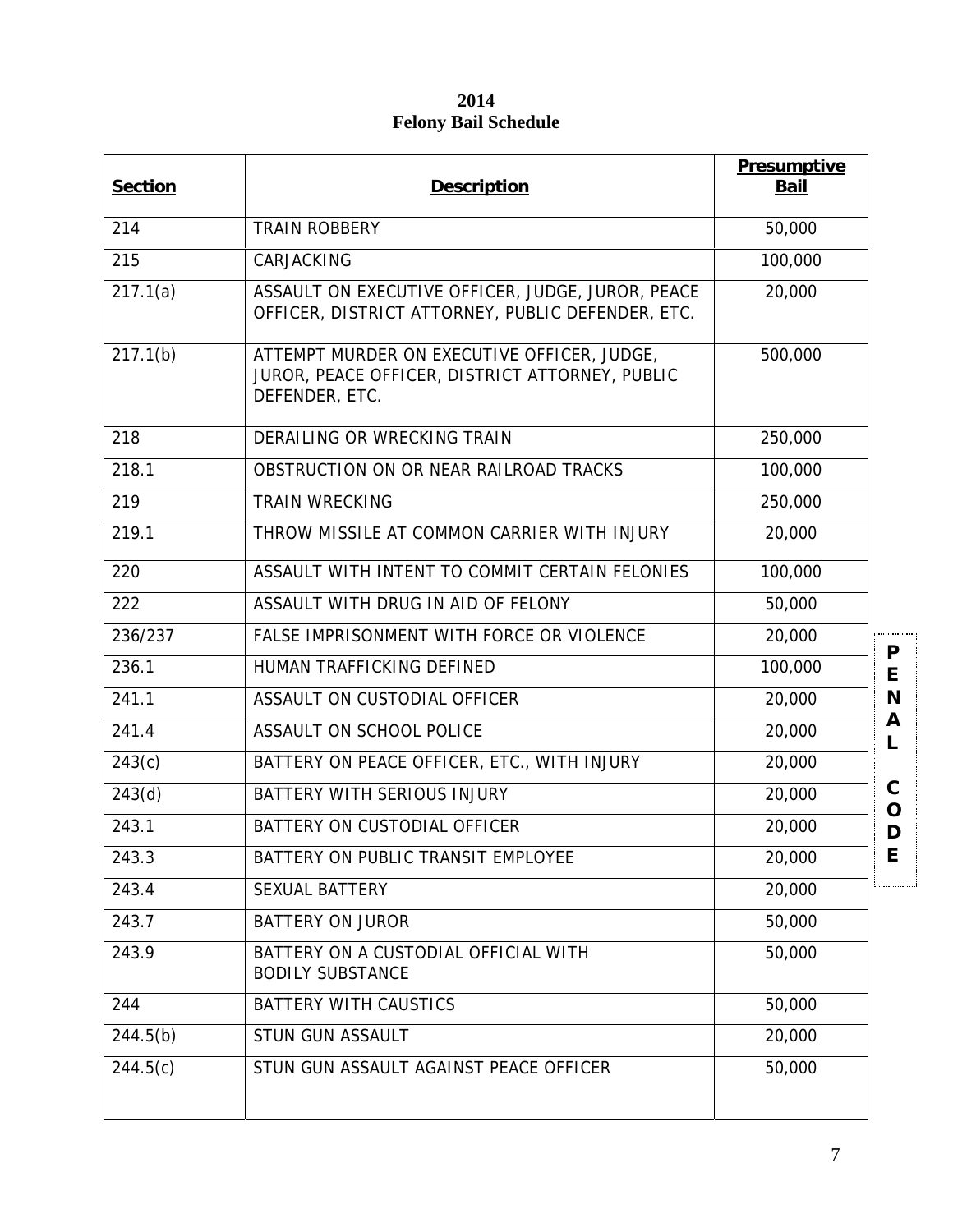| <b>Section</b> | <b>Description</b>                                                                                                                                              | <b>Presumptive</b><br><b>Bail</b> |
|----------------|-----------------------------------------------------------------------------------------------------------------------------------------------------------------|-----------------------------------|
| 245(a)(1)      | ASSAULT WITH DEADLY WEAPON<br>*(Bail doubles if this is a domestic violence offense and<br>arrestee has certain prior convictions - see Rule 14, page 4)        | 20,000*                           |
| 245(a)(2)      | <b>ASSAULT WITH A FIREARM</b><br>*(Bail doubles if this is a domestic violence offense and<br>arrestee has certain prior convictions - see Rule 14, page 4)     | 50,000*                           |
| 245(a)(3)      | ASSAULT WITH ASSAULT WEAPON/MACHINE GUN                                                                                                                         | 100,000                           |
| 245(b)         | ASSAULT WITH SEMIAUTOMATIC WEAPON<br>*(Bail doubles if this is a domestic violence offense and<br>arrestee has certain prior convictions - see Rule 14, page 4) | 50,000*                           |
| 245(c)         | ASSAULT AGAINST POLICE/FIREMAN                                                                                                                                  | 50,000                            |
| 245(d)(1)      | ASSAULT WITH A FIREARM UPON PEACE OFFICER OR<br><b>FIREMAN</b>                                                                                                  | 100,000                           |
| 245(d)(2)      | ASSAULT WITH A SEMIAUTOMATIC RIFLE ON A PEACE<br>OFFICER OR FIREMAN                                                                                             | 100,000                           |
| 245(d)(3)      | ASSAULT WITH AN ASSAULT WEAPON UPON PEACE<br>OFFICER OR FIREMAN                                                                                                 | 250,000                           |
| 245.2          | ASSAULT PUBLIC TRANSIT EMPLOYEE OR PASSENGER                                                                                                                    | 50,000                            |
| 245.3          | ASSAULT UPON CUSTODIAL OFFICER                                                                                                                                  | 50,000                            |
| 245.5          | ASSAULT UPON SCHOOL EMPLOYEE                                                                                                                                    | 50,000                            |
| 246            | SHOOT AT OCCUPIED BUILDING OR VEHICLE                                                                                                                           | 50,000                            |
| 247            | SHOOT AT UNOCCUPIED BUILDING OR VEHICLE                                                                                                                         | 50,000                            |
| 261            | <b>RAPE</b>                                                                                                                                                     | 100,000                           |
| 262            | <b>SPOUSAL RAPE</b><br>*(Bail doubles if this is a domestic violence offense and<br>arrestee has certain prior convictions - see Rule 14, page 4)               | 100,000*                          |
| 264.1          | RAPE/ACTING IN CONCERT                                                                                                                                          | 150,000                           |
| 266g           | <b>PIMPING</b>                                                                                                                                                  | 20,000                            |
| 266h           | <b>PIMPING</b>                                                                                                                                                  | 20,000                            |
| 266i           | <b>PANDERING</b>                                                                                                                                                | 20,000                            |
| 266I(b)        | PANDERING OF A MINOR                                                                                                                                            | 50,000                            |
| 266j           | TRANSPORTING UNDER 16 FOR PROSTITUTION                                                                                                                          | 50,000                            |

**P E N A L** 

**C O D E**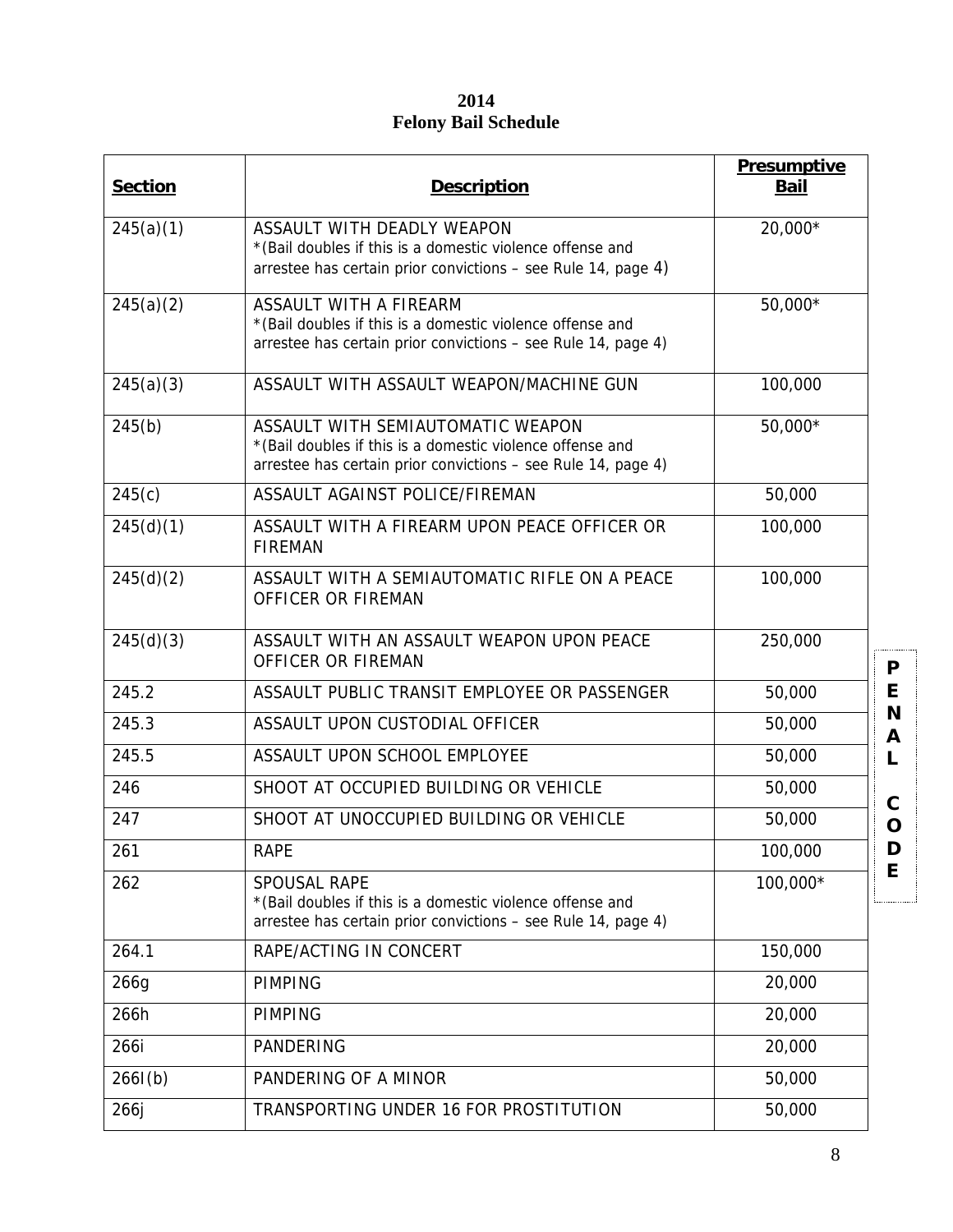| <b>Section</b> | <b>Description</b>                                                                                                                                                  | <b>Presumptive</b><br><b>Bail</b> |
|----------------|---------------------------------------------------------------------------------------------------------------------------------------------------------------------|-----------------------------------|
| 267            | ABDUCT MINOR FOR PROSTITUTION                                                                                                                                       | 50,000                            |
| 269            | AGGRAVATED SEXUAL ASSAULT OF CHILD                                                                                                                                  | 250,000                           |
| 273a(a)        | <b>CHILD ABUSE</b>                                                                                                                                                  | 50,000                            |
| 273ab          | DEADLY ASSAULT ON CHILD UNDER AGE 8                                                                                                                                 | 250,000                           |
| 273d           | <b>CHILD BEATING</b>                                                                                                                                                | 20,000                            |
| 273.5          | CORPORAL INJURY - SPOUSE<br>*(Bail doubles if this is a domestic violence offense and<br>arrestee has certain prior convictions - see Rule 14, page 4)              | 20,000*                           |
| 273.6(d)       | VIOLATION OF PROTECTIVE ORDER W/PRIOR<br>*(Bail doubles if this is a domestic violence offense and<br>arrestee has certain prior convictions - see Rule 14, page 4) | 20,000*<br>P<br>E<br>N            |
| 273.65(d)      | VIOLATION OF PROTECTIVE ORDER W/PRIOR<br>*(Bail doubles if this is a domestic violence offense and arrestee<br>has certain prior convictions - see Rule 14, page 4) | 20,000*<br>A<br>L                 |
| 278            | CHILD ABDUCTION BY NONCUSTODIAL PERSON                                                                                                                              | C<br>50,000<br>O                  |
| 278.5          | <b>CHILD ABDUCTION</b>                                                                                                                                              | 20,000<br>D                       |
| 286(b)(2)      | SODOMY - VICTIM UNDER 16, DEFENDANT OVER 21                                                                                                                         | E<br>50,000                       |
| 286(c)         | SODOMY - VICTIM UNDER 14, 10 YEAR DIFFERENCE OR<br><b>FORCE</b>                                                                                                     | 100,000                           |
| 286(d)         | SODOMY - CONCERT/FORCE                                                                                                                                              | 150,000                           |
| 286(f)         | SODOMY - UNCONSCIOUS                                                                                                                                                | 100,000                           |
| 286(g)         | SODOMY - MENTAL DISORDER                                                                                                                                            | 100,000                           |
| 286(i)         | SODOMY - VICTIM INTOXICATED                                                                                                                                         | 100,000                           |
| 286(j)         | SODOMY - DECEIT                                                                                                                                                     | 100,000                           |
| 286(k)         | SODOMY - COLOR OF AUTHORITY                                                                                                                                         | 100,000                           |
| 288(a)         | LEWD ACT WITH CHILD UNDER 14                                                                                                                                        | 50,000                            |
| 288(b)         | LEWD ACT WITH CHILD UNDER 14 WITH FORCE                                                                                                                             | 100,000                           |
| 288(c)         | LEWD ACT WITH CHILD UNDER 16, 10 YEAR DIFFERENCE                                                                                                                    | 20,000                            |
| 288.2          | SENDING HARMFUL MATTER TO MINOR BY TELEPHONE,<br>ELECTRONIC MAIL, INTERNET, COMM. ONLINE SERVICE                                                                    | 50,000                            |
| 288.5          | CONTINUING SEXUAL ABUSE                                                                                                                                             | 50,000                            |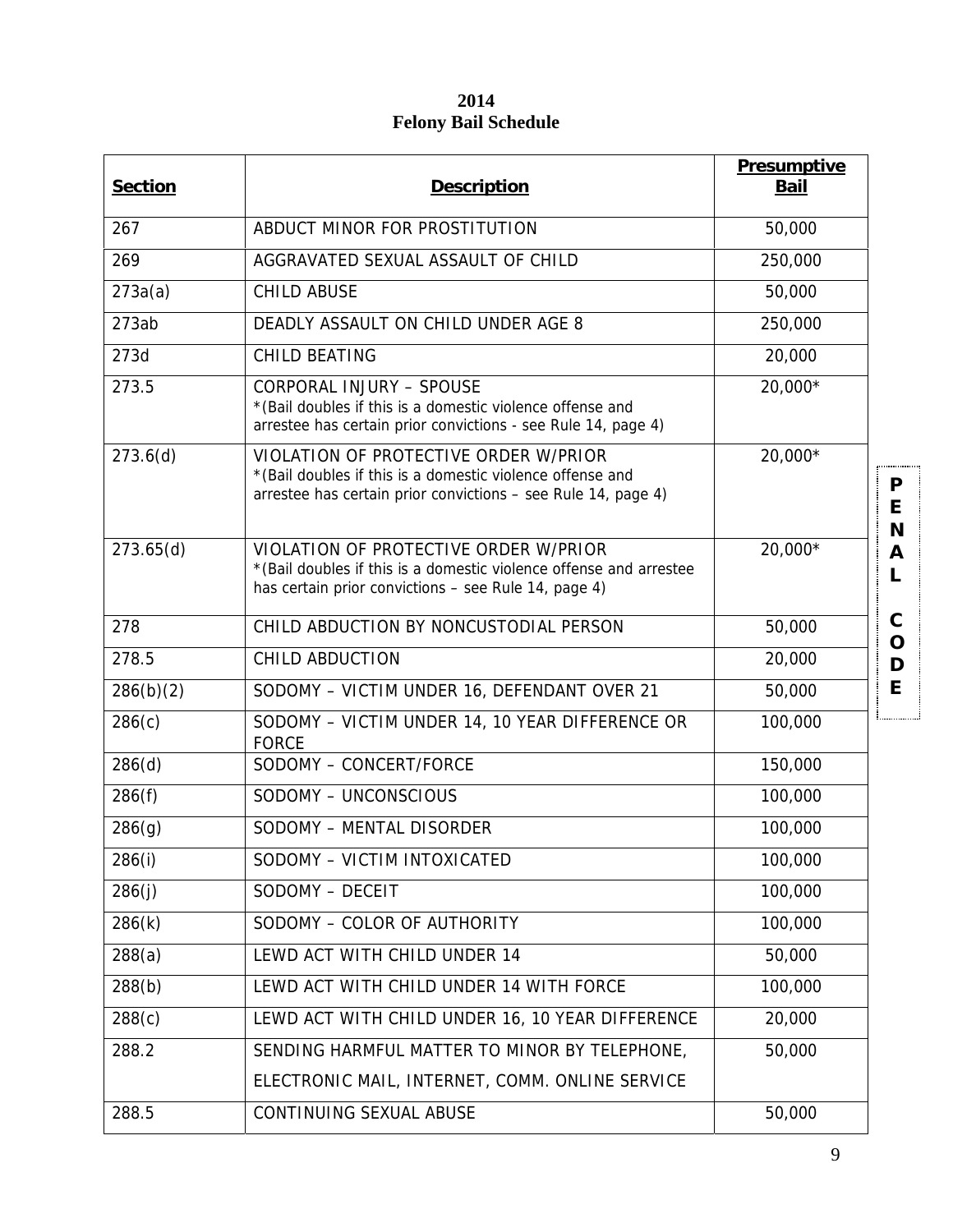| <b>Section</b> | <b>Description</b>                                                                                                  | Presumptive<br><b>Bail</b> |
|----------------|---------------------------------------------------------------------------------------------------------------------|----------------------------|
| 288.7          | SEXUAL ACTS WITH CHILD 10 YEARS OLD OR YOUNGER                                                                      | 250,000                    |
| 288a(b)(2)     | ORAL COPULATION - VICTIM UNDER 16, DEFENDANT<br><b>OVER 21</b>                                                      | 50,000                     |
| 288a(c)        | ORAL COPULATION - VICTIM UNDER 14, 10 YEAR<br><b>DIFFERENCE WITH FORCE</b>                                          | 100,000                    |
| 288a(d)        | ORAL COPULATION - CONCERT/FORCE                                                                                     | 150,000                    |
| 288a(f)        | ORAL COPULATION - UNCONSCIOUS                                                                                       | 100,000                    |
| 288a(g)        | ORAL COPULATION - MENTAL DISORDER                                                                                   | 100,000                    |
| 288a(i)        | ORAL COPULATION - VICTIM INTOXICATED                                                                                | 100,000                    |
| 288a(j)        | ORAL COPULATION - DECEIT                                                                                            | 100,000                    |
| 288a(k)        | ORAL COPULATION - COLOR OF AUTHORITY                                                                                | 100,000                    |
| 289(a)         | FOREIGN OBJECT PENETRATION - FORCE                                                                                  | 100,000                    |
| 289(b)         | FOREIGN OBJECT PENETRATION - MENTAL DISORDER                                                                        | 100,000                    |
| 289(c)         | FOREIGN OBJECT PENETRATION -<br>VICTIM/DEFENDANT CONFINED IN HOSPITAL                                               | 50,000                     |
| 289(d)         | FOREIGN OBJECT PENETRATION - UNCONSCIOUS                                                                            | 100,000                    |
| 289(e)         | FOREIGN OBJECT PENETRATION - VICTIM INTOXICATED                                                                     | 100,000                    |
| 289(f)         | FOREIGN OBJECT PENETRATION - BELIEVED TO BE<br><b>SPOUSE</b>                                                        | 100,000                    |
| 289(g)         | FOREIGN OBJECT PENETRATION - COLOR OF AUTHORITY                                                                     | 100,000                    |
| 289(i)         | FOREIGN OBJECT PENETRATION                                                                                          | 50,000                     |
| 289(j)         | FOREIGN OBJECT PENETRATION - VICTIM UNDER 14, 10<br><b>YEAR DIFFERENCE</b>                                          | 100,000                    |
| 290            | FAIL TO REGISTER AS A SEX OFFENDER                                                                                  | 20,000                     |
| 299.5(g)       | UNLAWFUL USE OF DNA PROFILE                                                                                         | 20,000                     |
| 311.11         | POSSESSION / CONTROL OF MATTER, INFO., DATA OR<br>IMAGE DEPICTING SEXUAL CONDUCT OF PERSON UNDER<br>18 YEARS OF AGE | 50,000                     |
| 311.12         | PENALTIES FOR DEPICTING MINORS ENGAGING IN<br>SEXUAL CONDUCT - GOVT OWNED COMPUTER/PROPERTY                         | 50,000                     |
| 311.2(b)       | OBSCENE MATTER COMMERCIAL PURPOSES                                                                                  | 100,000                    |
| 311.2(c)       | OBSCENE MATTER WITH PRIOR                                                                                           | 50,000                     |

**E** 

**P E N A L** 

**C O D**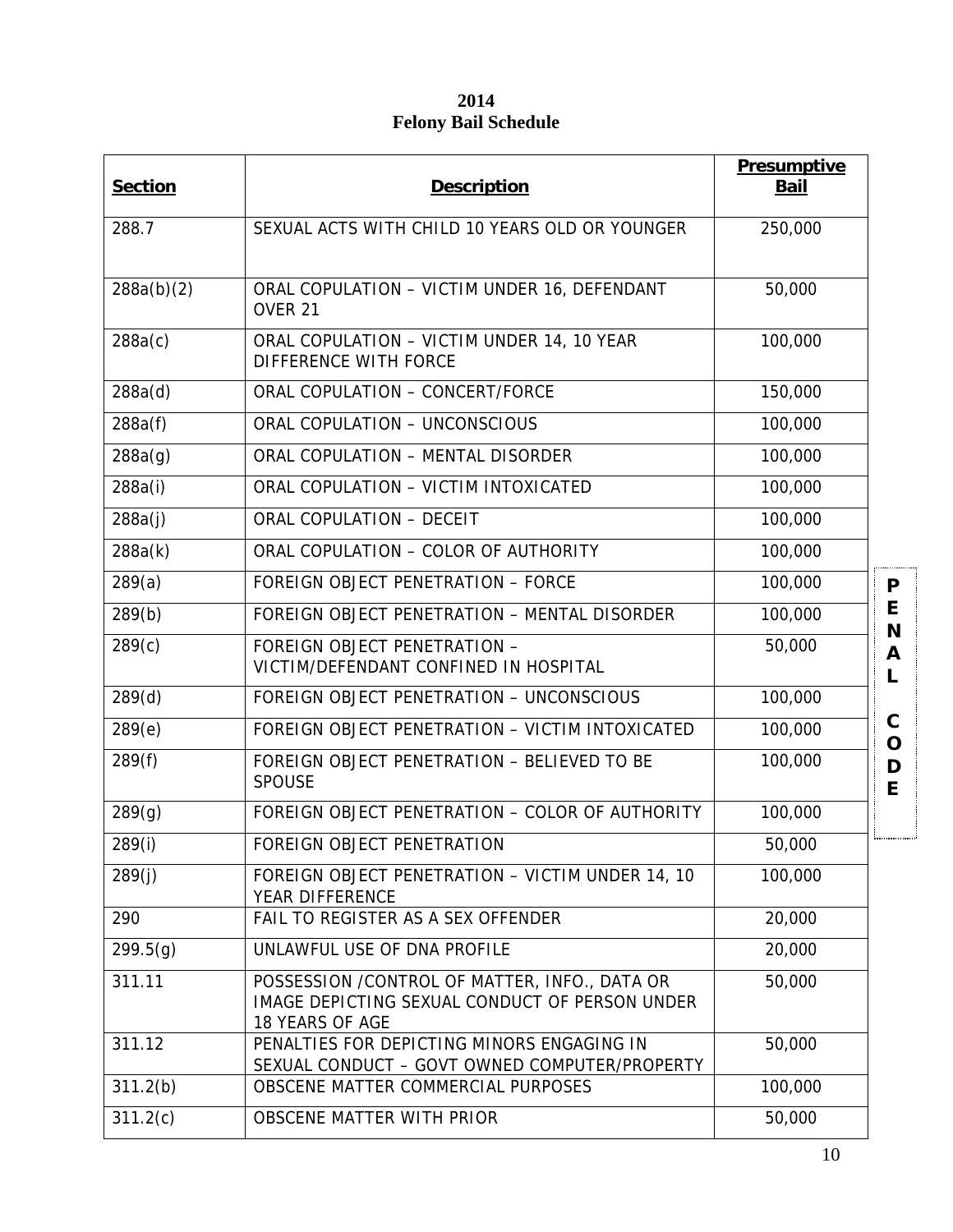| 2014 |                             |  |
|------|-----------------------------|--|
|      | <b>Felony Bail Schedule</b> |  |

| <b>Section</b>       | <b>Description</b>                                                                                                                             | <b>Presumptive</b><br><b>Bail</b> |
|----------------------|------------------------------------------------------------------------------------------------------------------------------------------------|-----------------------------------|
| 311.2 <sub>(d)</sub> | <b>OBSCENE MATTER</b>                                                                                                                          | 100,000                           |
| 311.3(d)             | SEXUAL EXPLOITATION WITH PRIOR                                                                                                                 | 50,000                            |
| 311.4(a)             | SEXUAL EXPLOITATION OF MINOR WITH PRIOR                                                                                                        | 50,000                            |
| 311.4(b)             | USE MINOR TO CREATE OBSCENE MATTER -<br>COMMERCIAL                                                                                             | 100,000                           |
| 311.4(c)             | USE MINOR TO CREATE OBSCENE MATTER -<br>NONCOMMERCIAL                                                                                          | 50,000                            |
| 311.10               | ADVERTISING UNDERAGE OBSCENITY                                                                                                                 | 50,000                            |
| 311.11(b)            | POSSESSION UNDERAGE OBSCENITY/ELECTRONIC<br><b>MATERIAL WITH PRIOR</b>                                                                         | 50,000                            |
| 314.1                | INDECENT EXPOSURE RESIDENTIAL OR PRIOR                                                                                                         | 50,000                            |
| 347(a)               | <b>FOOD TAMPERING</b>                                                                                                                          | 20,000                            |
| 367g                 | MISUSE OF REPRODUCTIVE MATTER                                                                                                                  | 20,000                            |
| 368(b)               | <b>ELDER ABUSE</b>                                                                                                                             | 50,000                            |
| 368(d)               | <b>GRAND THEFT FROM ELDER</b>                                                                                                                  | 20,000                            |
| 368(e)               | <b>GRAND THEFT FROM ELDER BY CARETAKER</b>                                                                                                     | 20,000                            |
| 368(f)               | <b>FALSE IMPRISONMENT OF ELDER</b>                                                                                                             | 50,000                            |
| 399                  | ALLOW VICIOUS ANIMAL AT LARGE CAUSING DEATH                                                                                                    | 20,000                            |
| 399.5                | FAILURE TO CONTROL ATTACK DOG                                                                                                                  | 20,000                            |
| 405a                 | <b>LYNCHING</b>                                                                                                                                | 50,000                            |
| 417(b)               | EXHIBIT LOADED FIREARM/DAY CARE                                                                                                                | 50,000                            |
| 417(c)               | EXHIBIT FIREARM TO PEACE OFFICER                                                                                                               | 50,000                            |
| 417.3                | EXHIBIT FIREARM TO AUTO OCCUPANT                                                                                                               | 20,000                            |
| 417.8                | RESIST ARREST WITH FIREARM                                                                                                                     | 50,000                            |
| 422                  | <b>TERRORISM</b><br>*(Bail doubles if this is a domestic violence offense and<br>arrestee has certain prior convictions - see Rule 14, page 4) | 20,000*                           |
| 451(a)               | ARSON WITH GREAT BODILY INJURY                                                                                                                 | 50,000                            |
| 451(b)               | ARSON-INHABITED STRUCTURE                                                                                                                      | 50,000                            |
| 451(c)               | <b>ARSON</b>                                                                                                                                   | 50,000                            |
| 451(d)               | <b>ARSON</b>                                                                                                                                   | 20,000                            |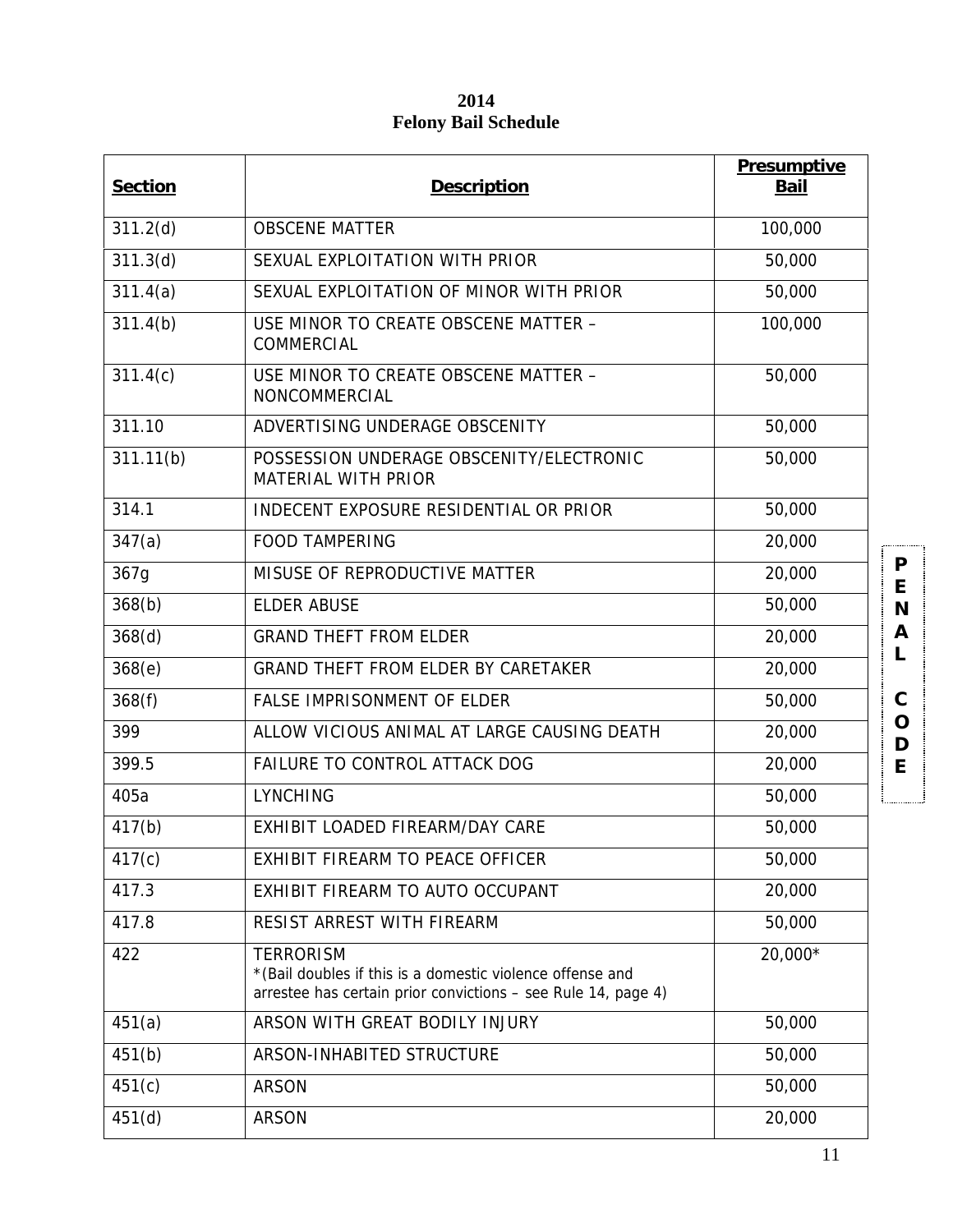| <b>Section</b> | <b>Description</b>                                                     | <b>Presumptive</b><br><b>Bail</b> |             |
|----------------|------------------------------------------------------------------------|-----------------------------------|-------------|
| 451.5          | AGGRAVATED ARSON                                                       | 250,000                           |             |
| 452(a)         | UNLAWFUL BURNING WITH GREAT BODILY INJURY                              | 20,000                            |             |
| 454            | ARSON DURING STATE OF EMERGENCY                                        | 50,000                            |             |
| 455            | <b>ATTEMPTED ARSON</b>                                                 | 20,000                            |             |
| 459            | <b>BURGLARY - FIRST DEGREE</b>                                         | 50,000                            |             |
| 459            | <b>BURGLARY - SECOND DEGREE</b>                                        | 10,000                            |             |
| 463            | <b>LOOTING DURING RIOT</b>                                             | 20,000                            |             |
| 464            | <b>BURGLARY WITH EXPLOSIVES</b>                                        | 50,000                            |             |
| 487(c)         | <b>GRAND THEFT, PROPERTY FROM PERSON</b>                               | 20,000                            |             |
| 487(d)         | GRAND THEFT AUTO/FIREARM, ETC.                                         | 20,000                            | P           |
| 496d           | RECEIVING STOLEN VEHICLE                                               | 20,000                            | E           |
| 499d           | THEFT OF AIRCRAFT                                                      | 50,000                            | N<br>A      |
| 518/520        | <b>EXTORTION</b>                                                       | 50,000                            | L           |
| 524            | <b>ATTEMPTED EXTORTION</b>                                             | 50,000                            | $\mathbf C$ |
| 529            | <b>FALSE IMPERSONATION</b>                                             | 50,000                            | O           |
| 530.5          | IDENTITY THEFT TO OBTAIN CREDIT, ETC.                                  | 50,000                            | D           |
| 588a           | FOREIGN SUBSTANCE ON HIGHWAY WITH INTENT TO<br>CAUSE GREAT BODILY HARM | 20,000                            | E           |
| 594.3(a)       | VANDALISM - CHURCH, CEMETERY                                           | 20,000                            |             |
| 594.3(b)       | HATE-BASED VANDALISM                                                   | 50,000                            |             |
| 594.4(b)(1)    | VANDALISM - WITH ACID ON A STRUCTURE                                   | 20,000                            |             |
| 601            | TRESPASS WITH THREAT OF GREAT BODILY INJURY                            | 20,000                            |             |
| 625c           | PASSENGER TRANSIT VEHICLE TAMPERING                                    | 50,000                            |             |
| 626.9          | FIREARM/SCHOOL GROUNDS                                                 | 100,000                           |             |
| 626.10         | STABBING INSTRUMENT AT SCHOOL                                          | 20,000                            |             |
| 626.95         | DRAWING FIREARM AT SCHOOL                                              | 250,000                           |             |
| 646.9          | <b>STALKING</b>                                                        | 100,000                           |             |
| 647f           | PROSTITUTION WITH PRIOR - HIV POSITIVE                                 | 100,000                           |             |
| 647.6          | CHILD MOLEST/RESIDENTIAL OR PRIOR                                      | 50,000                            |             |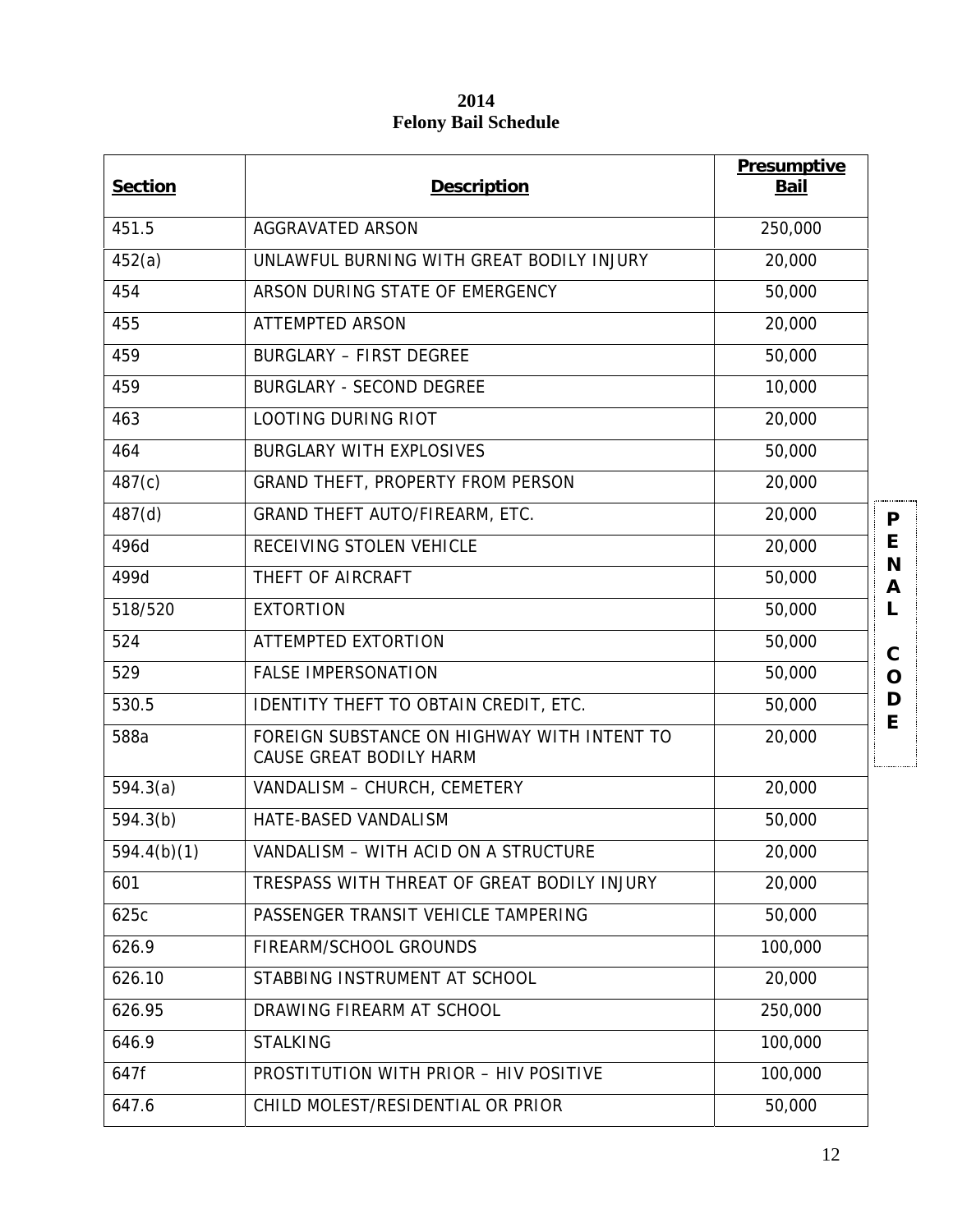| <b>Section</b> | <b>Description</b>                         | <b>Presumptive</b><br><b>Bail</b>  |
|----------------|--------------------------------------------|------------------------------------|
| 653f           | SOLICITATION TO COMMIT FELONY              | Bail same as<br>underlying offense |
| 653j           | SOLICIT MINOR TO COMMIT FELONY             | Bail same as<br>underlying offense |
| 664            | ATTEMPT TO COMMIT ANY CRIME                | Bail same as<br>underlying offense |
| 1203.2         | <b>VIOLATION OF PROBATION</b>              | <b>NO BAIL</b>                     |
| 1320.5         | FELONY - O.R., FAILURE TO APPEAR           | 20,000                             |
| 4011.7         | HOSPITAL ESCAPE/FORCE                      | 50,000                             |
| 4500           | ASSAULT BY LIFE PRISONER                   | 500,000                            |
| 4501           | <b>ASSAULT BY PRISONER</b>                 | 50,000                             |
| 4501.1         | BATTERY BY GASSING OF PRISON EMPLOYEE      | 20,000                             |
| 4501.5         | BATTERY BY STATE PRISONER ON NON-INMATE    | 50,000                             |
| 4502           | PRISONER POSSESSION WEAPON                 | 50,000                             |
| 4503           | HOSTAGE TAKING BY STATE PRISONER           | 250,000                            |
| 4530(a)        | PRISON ESCAPE/FORCE                        | 100,000                            |
| 4530(b)        | PRISON ESCAPE WITHOUT FORCE                | 50,000                             |
| 4530(c)        | <b>FAILURE TO RETURN FROM FURLOUGH</b>     | 20,000                             |
| 4532(a)        | <b>ESCAPE COUNTY JAIL</b>                  | 50,000                             |
| 4532(b)        | <b>ESCAPE COUNTY JAIL</b>                  | 100,000                            |
| 4532(d)        | ABSCOND FROM WORK FURLOUGH OR STAY OF JAIL | 20,000                             |
| 4533           | <b>GUARD AID ESCAPE</b>                    | 50,000                             |
| 4534           | ANYONE AID ESCAPE                          | 50,000                             |
| 4535           | AID ESCAPE BY IMPLEMENT                    | 50,000                             |
| 4536           | <b>ESCAPE FROM MENTAL FACILITY</b>         | 50,000                             |
| 4550           | <b>RESCUE PRISONER</b>                     | 50,000                             |
| 4573           | TAKE CONTROLLED SUBSTANCE INTO JAIL        | 20,000                             |
| 4573.5         | TAKE DRUGS/ALCOHOL INTO JAIL               | 20,000                             |
| 4573.6         | POSSESS CONTRABAND IN JAIL                 | 20,000                             |
| 4573.8         | POSSESS DRUGS/PARAPHERNALIA IN JAIL        | 20,000                             |

**P E N A L C O D E**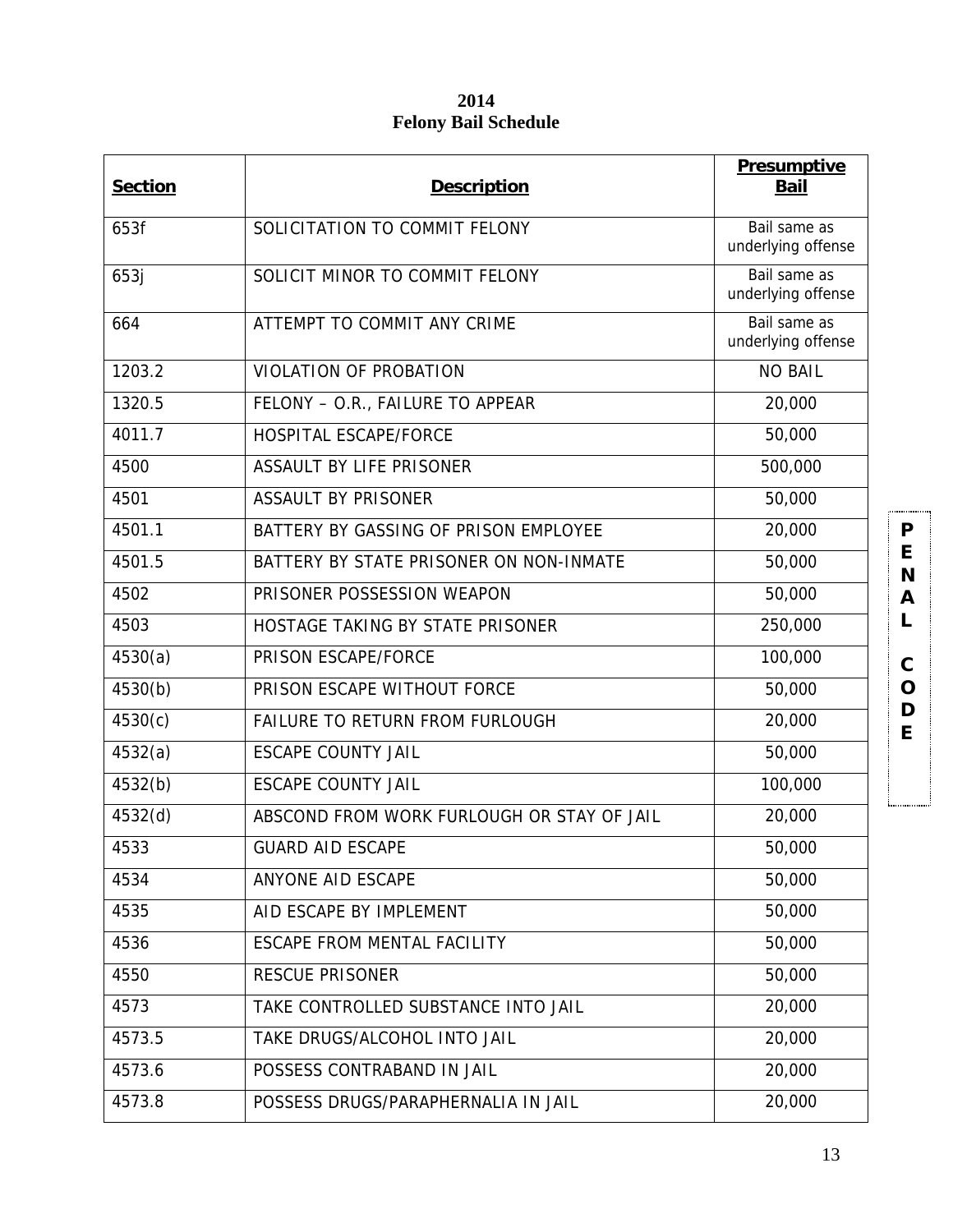| <b>Section</b> | <b>Description</b>                                          | Presumptive<br><b>Bail</b> |
|----------------|-------------------------------------------------------------|----------------------------|
| 4573.9         | SELL OR GIVE DRUGS TO PERSON IN CUSTODY                     | 20,000                     |
| 4574           | SMUGGLE WEAPONS INTO JAIL                                   | 100,000                    |
| 11411(b)       | <b>TERRORIZING</b>                                          | 50,000                     |
| 11411(c)       | <b>TERRORIZING</b>                                          | 50,000                     |
| 11418          | MANUFACTURE/POSSESS/USE WEAPON OF<br>MASS DESTRUCTION (WMD) | 500,000                    |
| 11418.1        | <b>FALSE WEAPON OF MASS DESTRUCTION</b>                     | 50,000                     |
| 11418.5        | CREDIBLE THREAT TO USE WEAPON OF MASS<br><b>DESTRUCTION</b> | 500,000                    |
| 11419          | POSSESSION OF BIOLOGICAL AGENT                              | 500,000                    |
| 18715          | <b>EXPLOSIVES/PUBLIC PLACE</b>                              | 50,000                     |
| 18720          | POSSESS MATERIAL TO MAKE DEVICE                             | 100,000                    |
| 18725          | EXPLOSIVES/COMMON CARRIER                                   | 50,000                     |
| 18730          | SALE OF EXPLOSIVES                                          | 50,000                     |
| 18735(c)       | SALE AMMUNITION OVER .60 CAL W/PRIOR                        | 50,000                     |
| 18740          | USE OF EXPLOSIVE                                            | 100,000                    |
| 18745          | USE EXPLOSIVE TO MURDER                                     | 500,000                    |
| 18750          | USE OF EXPLOSIVE - ANY GREAT BODILY INJURY                  | 500,000                    |
| 18755(a)       | USE EXPLOSIVE TO CAUSE DEATH                                | 500,000                    |
| 18755(b)       | USE EXPLOSIVE TO CAUSE GREAT BODILY INJURY                  | 500,000                    |
| 19100          | <b>EXPLOSIVE SUBSTANCE</b>                                  | 20,000                     |
| 23900          | ALTER FIREARM IDENTIFICATION MARKS                          | 20,000                     |
| 24510          | FIREARM NOT IMMEDIATELY RECOGNIZABLE                        | 20,000                     |
| 24610          | UNDETECTABLE FIREARM                                        | 20,000                     |
| 24710          | <b>WALLET GUN</b>                                           | 20,000                     |
| 25100          | CRIMINAL STORAGE OF LOADED FIREARM                          | 20,000                     |
| 25400          | <b>CONCEALED FIREARM</b>                                    | 50,000                     |
| 25800          | POSSESS FIREARM TO COMMIT FELONY                            | 50,000                     |
| 25850          | LOADED FIREARM IN VEHICLE/PUBLIC PLACE                      | 50,000                     |

**N A L C O D E** 

**P E**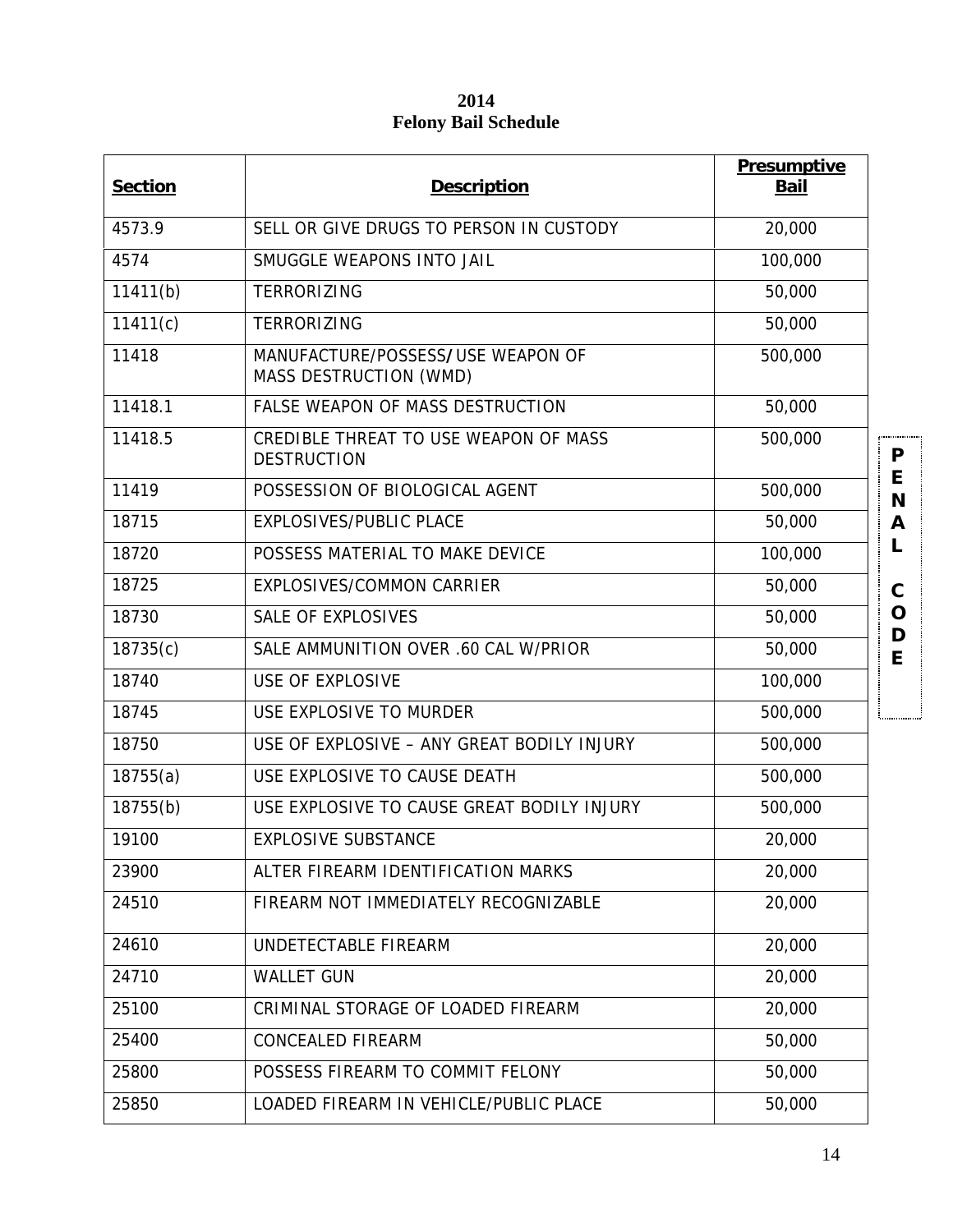| 2014 |                             |  |
|------|-----------------------------|--|
|      | <b>Felony Bail Schedule</b> |  |

| <b>Section</b> | <b>Description</b>                                               | <b>Presumptive</b><br><b>Bail</b> |
|----------------|------------------------------------------------------------------|-----------------------------------|
| 26100(b)       | ALLOWING FIRING GUN FROM MOTOR VEHICLE                           | 50,000                            |
| 26100(c)       | SHOOTING AT PERSON FROM MOTOR VEHICLE                            | 100,000                           |
| 26100(d)       | SHOOTING FROM A MOTOR VEHICLE                                    | 50,000                            |
| 29800(a)(1)    | <b>EX-FELON POSSESS FIREARM</b>                                  | 50,000                            |
| 29900          | <b>VIOLENT FELON POSSESS FIREARM</b>                             | 50,000                            |
| 30320          | SALE OF ARMOR PIERCING AMMUNITION                                | 50,000                            |
| 30600(a)       | SALE OF ASSAULT WEAPON                                           | 100,000                           |
| 31360(a)       | POSSESSION OF BODY ARMOR BY FELON                                | 20,000                            |
| 31500          | UNCONVENTIONAL PISTOL                                            | 20,000                            |
| 32310          | LARGE CAPACITY MAGAZINE                                          | 20,000                            |
| 32625(a)       | POSSESSION/TRANSPORTING MACHINE GUN                              | 50,000                            |
| 32625(b)       | SALE OF MACHINE GUN / CONVERT FIREARM TO A<br><b>MACHINE GUN</b> | 100,000                           |
| 33215          | SHORT-BARRELED RIFLE, SHORT-BARRELED SHOTGUN                     | 20,000                            |
| 33410          | POSSESSION SILENCER                                              | 20,000                            |
| 33600          | <b>ZIP GUN</b>                                                   | 20,000                            |
|                | <b>HARBORS AND NAVIGATION CODE</b>                               |                                   |
| 655            | DRIVING UNDER INFLUENCE - BOAT WITH INJURY                       | 50,000                            |
|                | <b>HEALTH AND SAFETY CODE</b>                                    |                                   |
| 11351          | POSSESS NARCOTICS FOR SALE                                       | 50,000                            |
| 11351.5        | POSSESS COKE BASE FOR SALE                                       | 50,000                            |
| 11352          | SALE NARCOTICS                                                   | 50,000                            |
| 11353          | INVOLVING MINOR WITH NARCOTICS                                   | 50,000                            |
| 11353.5        | <b>SALE TO MINOR</b>                                             | 100,000                           |
| 11353.6        | SALE TO MINOR ON SCHOOL GROUNDS                                  | 100,000                           |
| 11353.7        | SALE TO MINOR IN PUBLIC PARK                                     | 100,000                           |
| 11354          | UNFIT MINOR INVOLVING MINOR                                      | 50,000                            |
| 11355          | <b>SALES IN LIEU</b>                                             | 20,000                            |

**N A L C O D E ~ H E A L T H & S A F E T Y C O D E**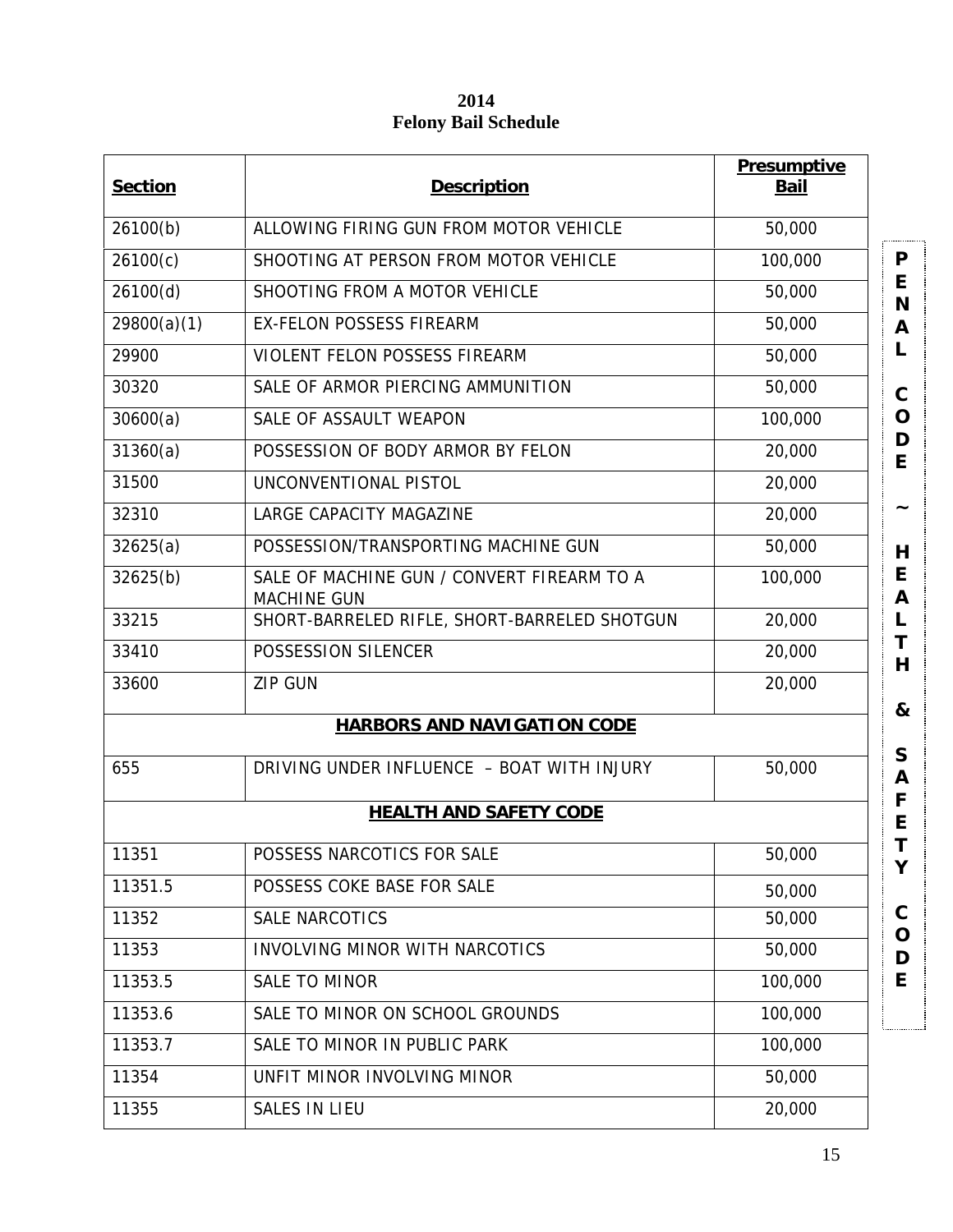| <b>Section</b> | <b>Description</b>                                                                                          | Presumptive<br><b>Bail</b> |
|----------------|-------------------------------------------------------------------------------------------------------------|----------------------------|
| 11359          | POSSESS MARIJUANA FOR SALE                                                                                  | 20,000                     |
| 11360(a)       | <b>SALES MARIJUANA</b>                                                                                      | 20,000                     |
| 11361          | USE MINOR FOR SALES MARIJUANA                                                                               | 50,000                     |
| 11366.5(b)     | ROCK HOUSE/FORTIFIED                                                                                        | 100,000                    |
| 11366.6        | MAINTAIN HOUSE TO SELL COKE BASE                                                                            | 100,000                    |
| 11366.7        | SALE FOR ILLEGAL MANUFACTURE                                                                                | 20,000                     |
| 11366.8(b)     | DESIGN/BUILD FALSE COMPARTMENT FOR DRUGS                                                                    | 50,000                     |
| 11370.1        | POSSESSION OF CONTROLLED SUBSTANCE WHILE ARMED                                                              | 50,000                     |
| 11370.6        | POSSESS FUNDS IN EXCESS OF \$100,000 FOR<br>UNLAWFUL PURCHASE OF CONTROLLED SUBSTANCES                      | 50,000                     |
| 11370.9        | TRANSACTION INVOLVING PROCEEDS IN EXCESS OF<br>\$25,000 DERIVED FROM CONTROLLED SUBSTANCE<br><b>OFFENSE</b> | 20,000                     |
| 11371          | USE OF MINOR/PRESCRIPTION VIOLATION                                                                         | 20,000                     |
| 11378          | POSSESSION CONTROLLED SUBSTANCE FOR SALE                                                                    | 50,000                     |
| 11378.5        | POSSESSION PHENCYLEDINE FOR SALE                                                                            | 50,000                     |
| 11379          | SALE CONTROLLED SUBSTANCE                                                                                   | 50,000                     |
| 11379.5        | SALE OF PCP                                                                                                 | 50,000                     |
| 11379.6        | MANUFACTURE OF PCP                                                                                          | 50,000                     |
| 11380          | USE MINOR/CONTROLLED SUBSTANCE VIOLATION                                                                    | 50,000                     |
| 11382          | SALES IN LIEU                                                                                               | 20,000                     |
| 11383          | POSSESSION TO MANUFACTURE PCP METHAMPHETAMINE                                                               | 50,000                     |
| 12082          | SALE OF EXPLOSIVES TO MINOR                                                                                 | 20,000                     |
| 12305          | POSSESSION OF EXPLOSIVES                                                                                    | 20,000                     |
|                | <b>VEHICLE CODE</b>                                                                                         |                            |
| 2800.2         | ATTEMPT TO EVADE PEACE OFFICER                                                                              | 50,000                     |
| 2800.3         | WILLFUL FLIGHT CAUSING DEATH                                                                                | 100,000                    |
| 10851(a)       | THEFT - NON-EMERGENCY VEHICLE                                                                               | 20,000                     |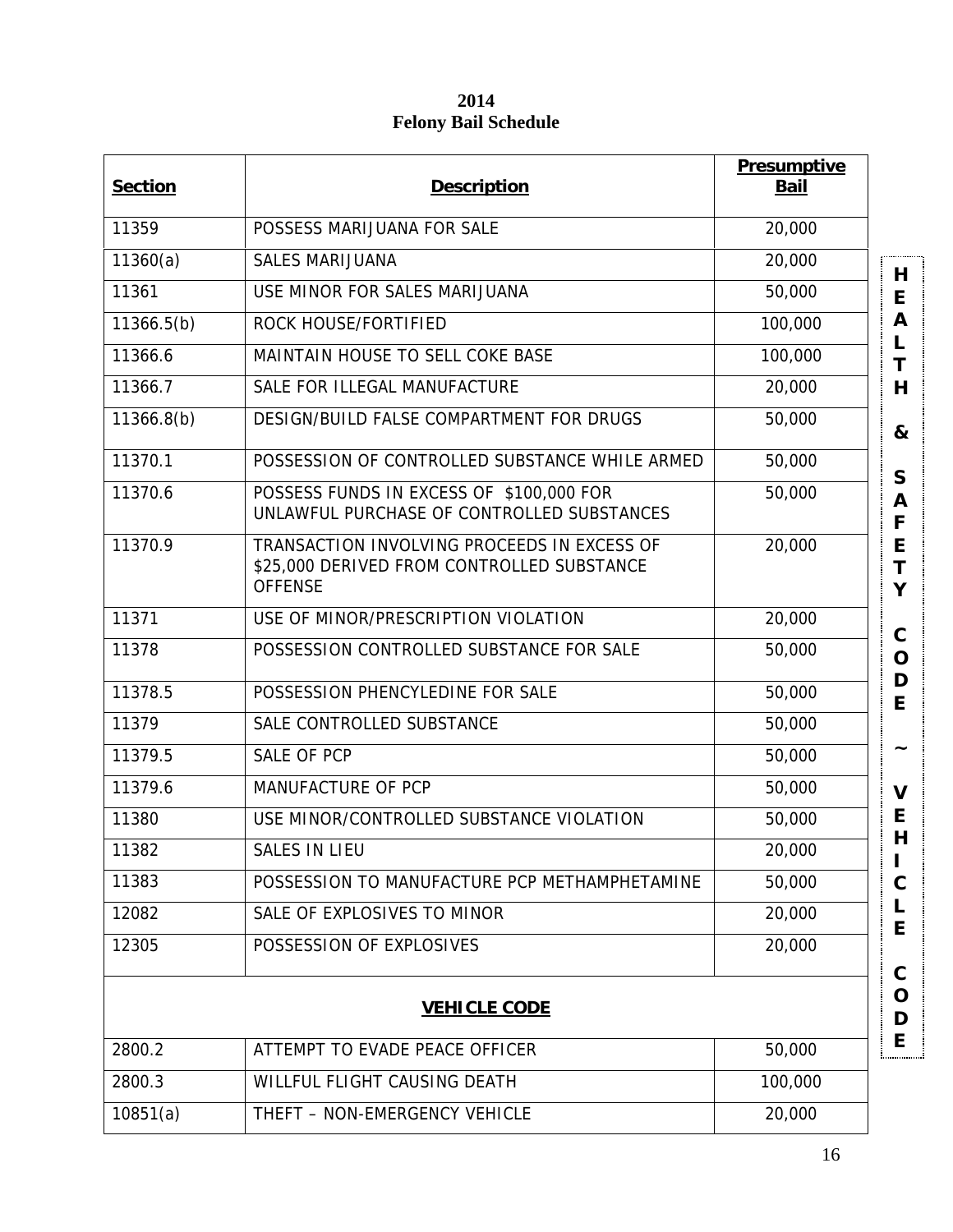| <b>Section</b> | <b>Description</b>                                                                                               | <b>Presumptive</b><br><b>Bail</b> |
|----------------|------------------------------------------------------------------------------------------------------------------|-----------------------------------|
| 10851(c)       | THEFT - EMERGENCY VEHICLE                                                                                        | 50,000                            |
| 20001          | HIT/RUN - INJURY                                                                                                 | 50,000                            |
| 20001          | HIT/RUN - DEATH                                                                                                  | 100,000                           |
| 23104(b)       | RECKLESS DRIVING: GREAT BODILY INJURY<br><b>WITH PRIOR</b>                                                       | 50,000                            |
| 23110(b)       | THROWING MISSILE WITH INTENT TO DO SERIOUS<br><b>BODILY HARM</b>                                                 | 50,000                            |
| 23153(a)       | DRIVING UNDER INFLUENCE - CAUSING INJURY OR<br><b>DEATH</b>                                                      | 50,000                            |
| 23153(b)       | DRIVING UNDER INFLUENCE - CAUSING INJURY OR<br><b>DEATH</b>                                                      | 50,000                            |
| 23153(d)       | DRIVING UNDER INFLUENCE - COMMERCIAL DRIVER<br>CAUSING INJURY OR DEATH WITH A BAC OF .04% OR<br><b>MORE</b>      | 50,000                            |
| 23153(e)       | DRIVING UNDER INFLUENCE - ALCOHOL OR DRUGS<br><b>CAUSING INJURY</b>                                              | 50,000                            |
| 23153(f)       | DRIVING UNDER INFLUENCE - ALCOHOL OR DRUGS<br><b>CAUSING INJURY</b>                                              | 50,000                            |
| 23550          | DRIVING UNDER INFLUENCE - WITH THREE PRIOR<br>OFFENSES WITHIN SEVEN YEARS                                        | 50,000                            |
| 23550.5        | DRIVING UNDER INFLUENCE - WITH PRIOR FELONY<br>DRIVING UNDER INFLUENCE WITHIN 10 YEARS                           | 50,000                            |
| 23566(a)       | DRIVING UNDER INFLUENCE - CAUSING GREAT BODILY<br>INJURY, THIRD/SUBSEQUENT OFFENSE WITHIN SEVEN<br><b>YEARS</b>  | 100,000                           |
| 23566(b)       | DRIVING UNDER INFLUENCE - CAUSING GREAT BODILY<br>INJURY, FOURTH/SUBSEQUENT OFFENSE WITHIN SEVEN<br><b>YEARS</b> | 100,000                           |
| 38318(b)       | THROW SUBSTANCE AT OFF- ROAD VEHICLE WITH<br><b>INTENT TO DO GREAT BODILY HARM</b>                               | 50,000                            |
| 38318.5(b)     | PLACE CABLE, CHAIN, ROPE - WITH INTENT TO DO<br><b>GREAT BODILY HARM</b>                                         | 50,000                            |

**E H I C L E C O D E ~ W & I C O D E S** 

**V**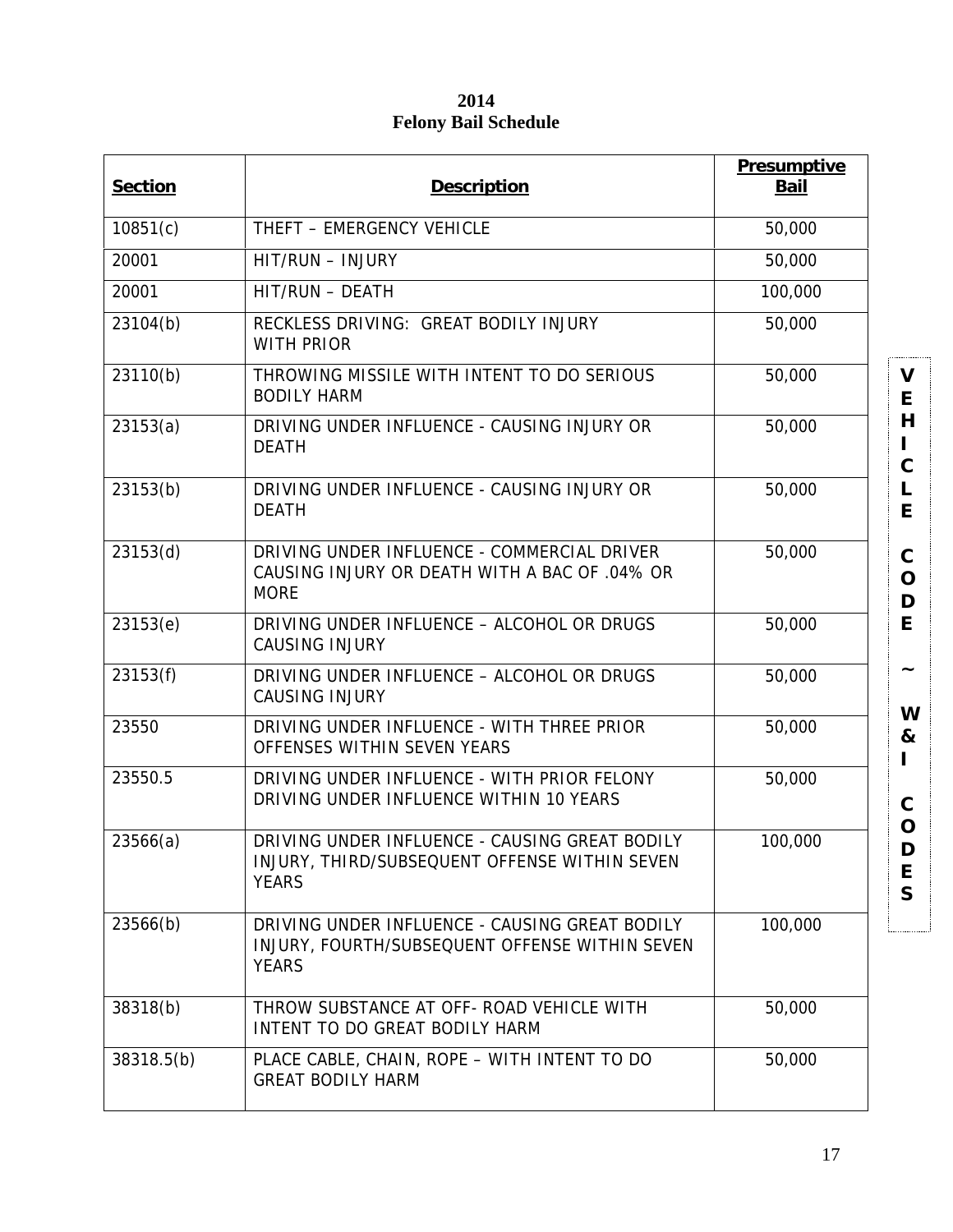| <b>Section</b> | <b>Description</b>                            | Presumptive<br><b>Bail</b> |
|----------------|-----------------------------------------------|----------------------------|
|                | WELFARE AND INSTITUTIONS CODE                 |                            |
|                |                                               |                            |
| 1768.85        | BATTERY ON CUSTODIAL OFFICIAL WITH BODILY     | 50,000                     |
|                | <b>SUBSTANCE</b>                              |                            |
| 8103           | UNLAWFUL WEAPONS POSSESSION BY A MENTALLY ILL | 20,000                     |
|                | <b>PERSON</b>                                 |                            |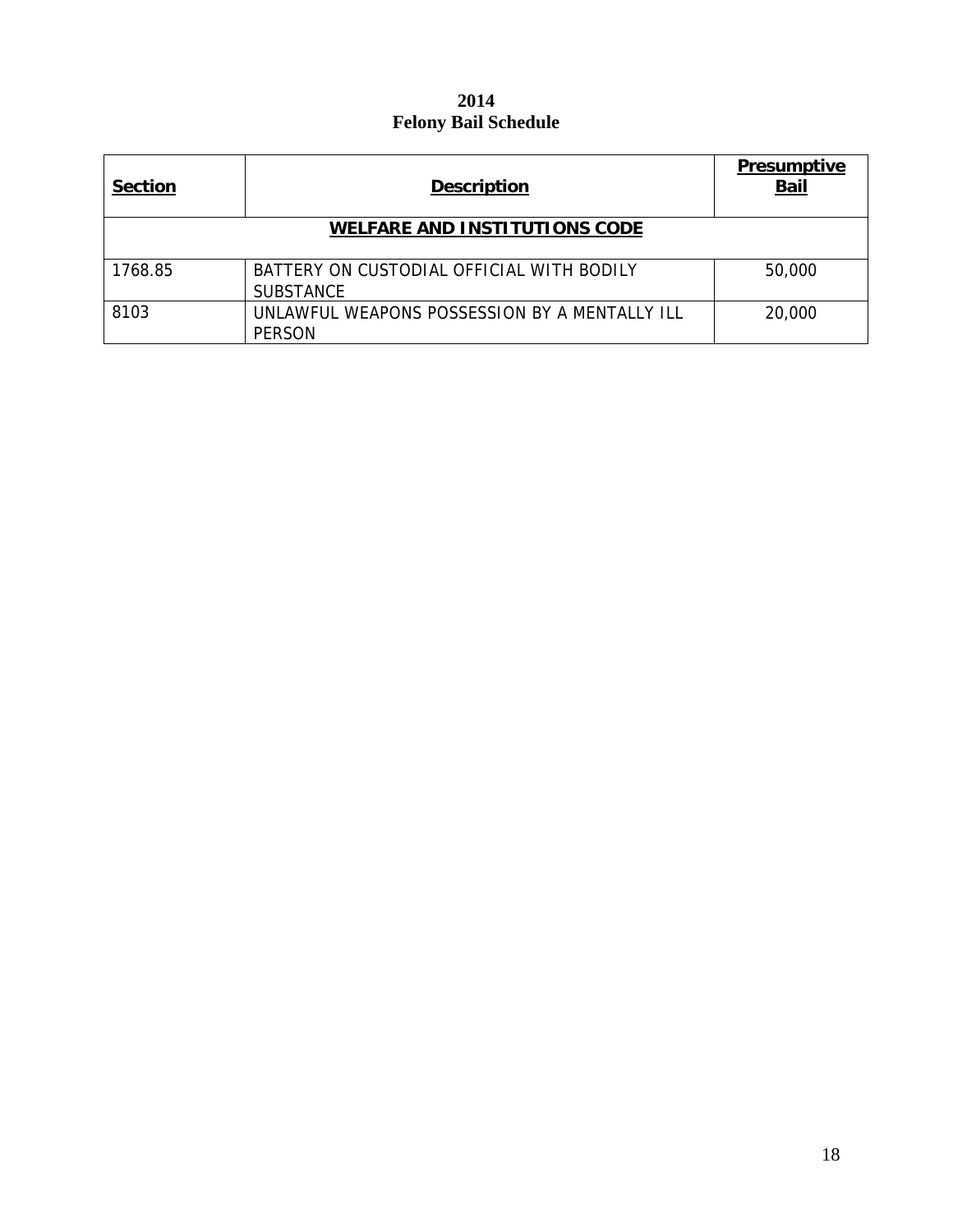| 2014                                       |
|--------------------------------------------|
| <b>Felony Bail Schedule (Enhancements)</b> |

| <b>Section</b>  | <b>Description</b>                                                           | <b>Presumptive</b><br><b>Bail</b> |
|-----------------|------------------------------------------------------------------------------|-----------------------------------|
|                 | <b>PENAL CODE</b>                                                            |                                   |
| 186.10(A)(1)(c) | MONEY LAUNDERING - LESS THAN \$150,000                                       | 10,000                            |
| 186.10(B)(1)(c) | MONEY LAUNDERING - LESS THAN \$1 MILLION                                     | 20,000                            |
| 186.10(C)(1)    | MONEY LAUNDERING - EXCESS OF \$1 MILLION                                     | 30,000                            |
| 186.10(D)(1)(c) | MONEY LAUNDERING EXCEEDING \$2,500,000                                       | E.<br>40,000                      |
| 186.11(a)(2)    | COMMISSION OF TWO OR MORE FRAUDS INVOLVING<br>MORE THAN \$500,000            | N<br>30,000<br>н<br>A             |
| 186.11(a)(3)    | COMMISSION OF TWO OR MORE FRAUDS - MORE THAN<br>\$100,000                    | N<br>20,000<br>$\mathbf C$<br>E   |
| 186.22(b)(1)    | COMMISSION OF FELONY FOR BENEFIT OF A STREET<br><b>GANG</b>                  | 100,000<br>M<br>E                 |
| 186.22(b)(4)    | COMMISSION OF FELONY FOR BENEFIT OF A STREET<br><b>GANG - LIFE TERM</b>      | 250,000<br>N<br>т                 |
| 186.22(b)(5)    | COMMISSION OF A FELONY FOR BENEFIT OF A STREET<br><b>GANG - LIFE TERM</b>    | $\mathsf{S}$<br>250,000           |
| 186.22(d)       | COMMISSION OF A "WOBBLER" FOR BENEFIT OF A<br><b>STREET GANG</b>             | 100,000<br>P                      |
| 186.33(b)(1)    | COMMISSION OF GANG CRIME AFTER FAILING<br>TO REGISTER AS GANG OFFENDER       | 100,000<br>E<br>N                 |
| 190.03          | MURDER BECAUSE OF DISABILITY/GENDER/SEXUAL<br><b>ORIENTATION</b>             | 250,000<br>A<br>L                 |
| 273d(b)         | PRIOR CONVICTION OF WILLFULLY INFLICTING<br>CORPORAL PUNISHMENT UPON A CHILD | 40,000<br>$\mathbf C$             |
| 273.4           | WILLFUL HARM OR INJURY TO CHILD INVOLVING<br>FEMALE GENITAL MUTILATION       | O<br>10,000<br>D<br>E             |
| 289.5(d)        | SEX OFFENSE COMMITTED AFTER FLEEING STATE                                    | 20,000                            |
| 290(q)          | USING SEX OFFENDER REGISTRATION INFORMATION TO<br><b>COMMIT A FELONY</b>     | 50,000                            |
| 290.4(b)        | USING SEX OFFENDER REGISTRATION TO COMMIT A<br><b>FELONY</b>                 | 50,000                            |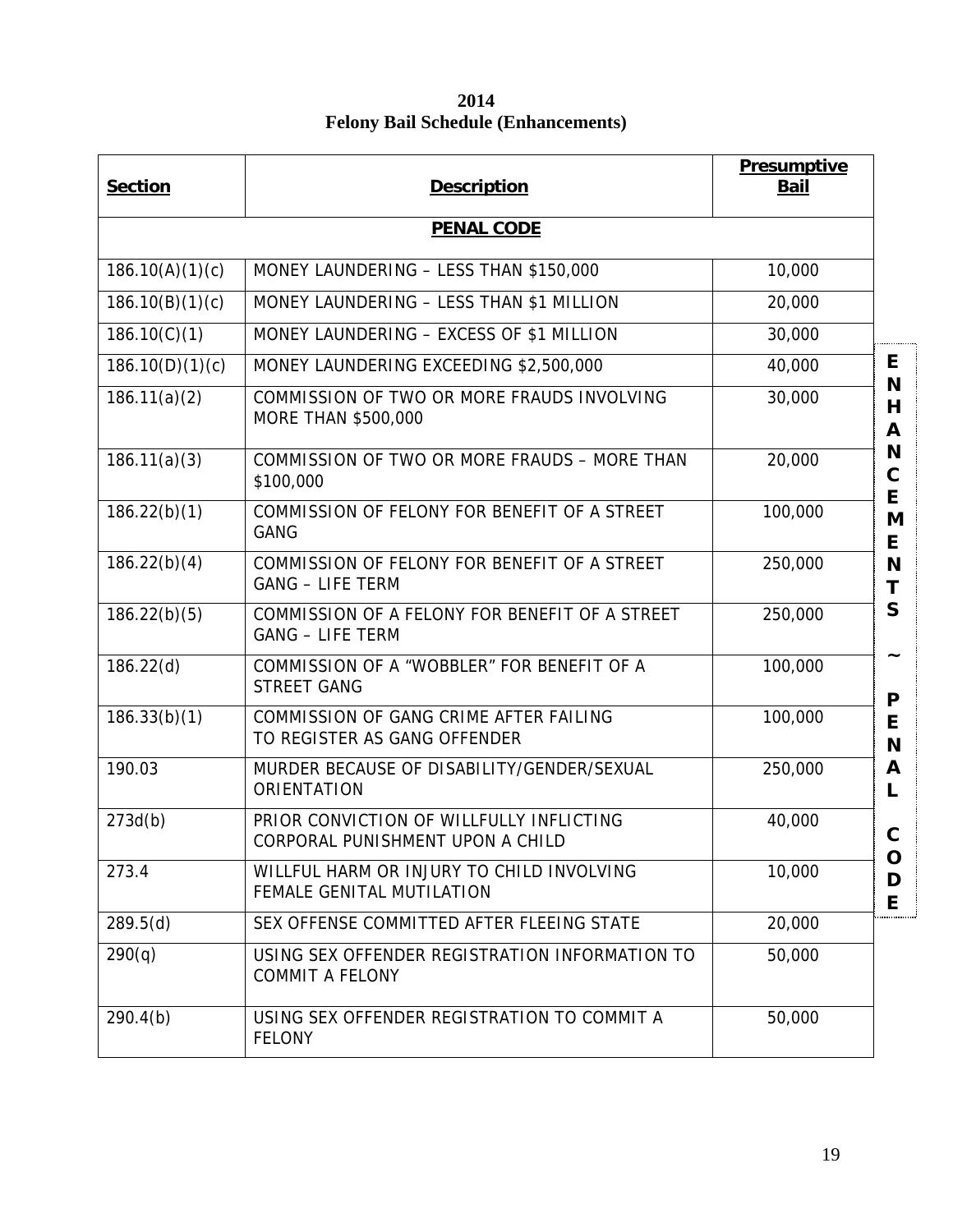**2014 Felony Bail Schedule (Enhancements)** 

| <b>Section</b> | <b>Description</b>                                                                               | <b>Presumptive</b><br><b>Bail</b> |
|----------------|--------------------------------------------------------------------------------------------------|-----------------------------------|
| 347(a)         | WILLFULLY MINGLING POISON WITH FOOD, DRINK OR<br>MEDICINE TO CAUSE GREAT BODILY INJURY OR DEATH  | 30,000                            |
| 368(a)(2)(A)   | COMMISSION OF ELDER ABUSE CAUSING GREAT BODILY<br>INJURY UNDER 70 YEARS OF AGE                   | 30,000                            |
| 368(a)(2)(B)   | COMMISSION OF ELDER ABUSE CAUSING GREAT BODILY<br>INJURY WHEN VICTIM IS 70 YEARS OF AGE OR OLDER | 50,000                            |
| 368(a)(3)(A)   | COMMISSION OF ELDER ABUSE CAUSING DEATH UNDER<br><b>70 YEARS OF AGE</b>                          | 50,000                            |
| 368(a)(3)(B)   | COMMISSION OF ELDER ABUSE CAUSING DEATH WHEN<br>VICTIM IS 70 YEARS OF AGE OR OLDER               | 70,000                            |
| 422.75(a)      | <b>HATE CRIME</b>                                                                                | 20,000                            |
| 422.75(b)      | HATE CRIME AGAINST PROPERTY                                                                      | 20,000                            |
| 422.75(c)      | HATE CRIME W/ANOTHER                                                                             | 30,000                            |
| 422.75(e)      | HATE CRIME WITH PRIOR AND CURRENT FELONY                                                         | 10,000                            |
| 451.1(a)       | COMMISSION OF FELONY ARSON WITH PRIOR<br>CONVICTION OF ARSON                                     | 40,000                            |
| 452.1          | FELONY CONVICTION CAUSING FIRE ANY STRUCTURE                                                     | 20,000                            |
| 548(b)         | PRIOR CONVICTION OF ANY SPECIFIED INSURANCE<br><b>FRAUD</b>                                      | 20,000                            |
| 550(e)         | PRIOR CONVICTION OF ANY SPECIFIED INSURANCE<br>FRAUD WITH CURRENT CONVICTION                     | 20,000                            |
| 593a(b)        | MALICIOUSLY DRIVING OR PLACING IN TREE A HARD<br>SUBSTANCE TO CAUSE GREAT BODILY INJURY          | 30,000                            |
| 600(c)         | HARMING OR OBSTRUCTION OF HORSE OR DOG<br>USED BY PEACE OFFICERS                                 | 10,000                            |
| 600(d)         | HARMING OR INTERFERING WITH POLICE HORSE<br>OR POLICE DOG                                        | 20,000                            |
| 667(a)(1)      | PRIOR CONVICTION OF A SERIOUS FELONY WITH<br>CURRENT CONVICTION OF A SERIOUS FELONY              | 50,000                            |
| 667.5(a)       | VIOLENT FELONY WITH A VIOLENT FELONY PRIOR                                                       | 30,000                            |
| 667.5(b)       | PRIOR PRISON TERM WITH CURRENT FELONY<br>CONVICTION                                              | 10,000                            |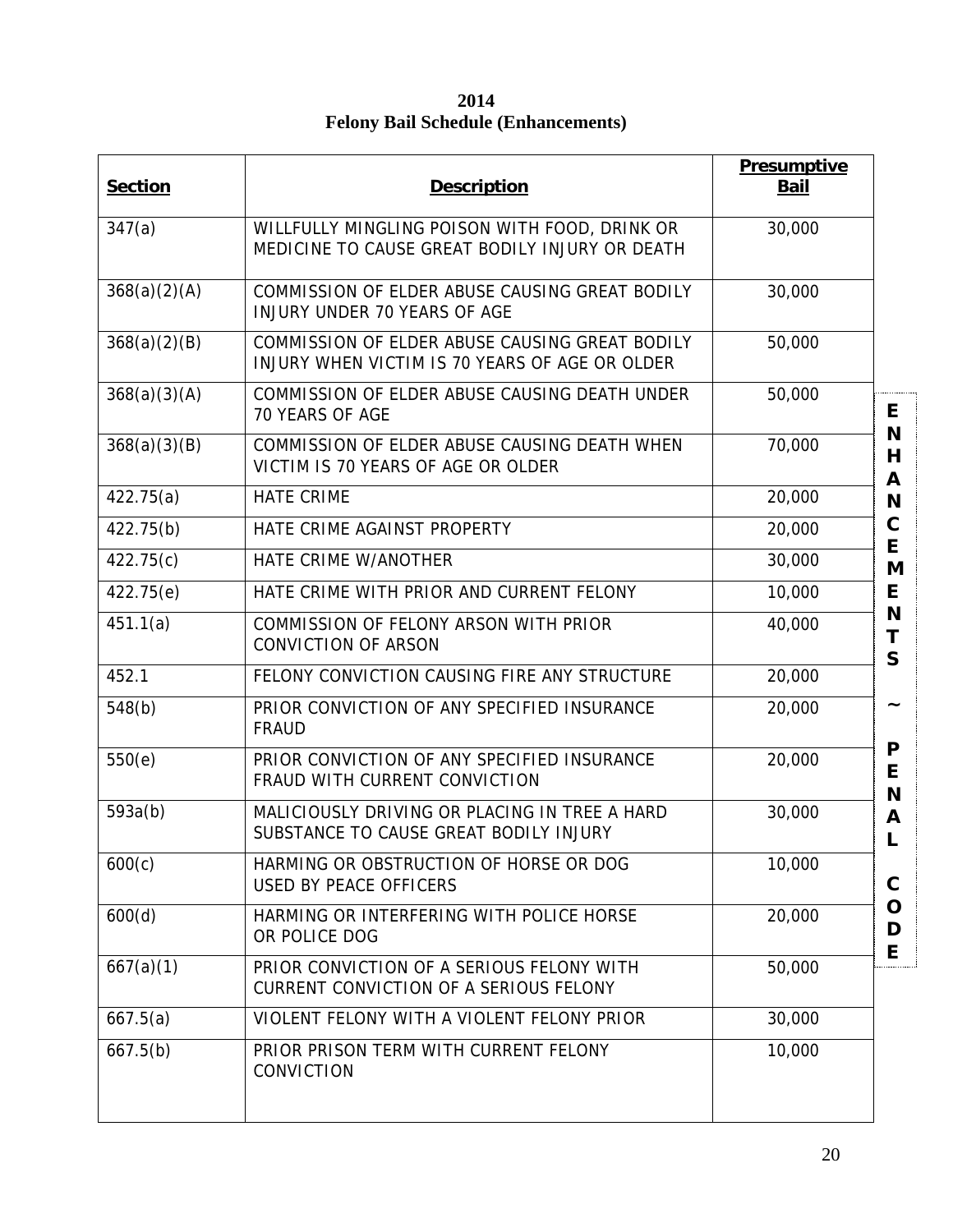**2014 Felony Bail Schedule (Enhancements)** 

| <b>Section</b>                    | <b>Description</b>                                                                                                     | <b>Presumptive</b><br><b>Bail</b>        |
|-----------------------------------|------------------------------------------------------------------------------------------------------------------------|------------------------------------------|
| 667.6(a)                          | PRIOR CONVICTION OF ANY SPECIFIED SEX OFFENSE<br>WITH CURRENT CONVICTION                                               | 50,000                                   |
| 667.6(b)                          | TWO OR MORE PRIOR PRISON TERMS FOR ANY<br>SPECIFIED SEX OFFENSE WITH CURRENT CONVICTION                                | 100,000                                  |
| 667.7                             | HABITUAL OFFENDER - DEADLY FORCE                                                                                       | 250,000                                  |
| 667.8(a)                          | KIDNAPPING VICTIM FOR PURPOSE OF COMMITTING ANY<br>SPECIFIED FELONY SEX OFFENSE                                        | 90,000                                   |
| 667.8(b)                          | KIDNAPPING VICTIM UNDER 14 YEARS OF AGE FOR<br>PURPOSE OF COMMITTING ANY SPECIFIED FELONY SEX<br><b>OFFENSE</b>        | 150,000                                  |
| 667.9(a)                          | COMMISSION OF CRIME AGAINST ELDER 65 YEARS OR<br>OLDER OR MINOR UNDER 14, BLIND, PARAPLEGIC OR<br>QUADRIPLEGIC         | 10,000                                   |
| 667.9(b)                          | AGE UNDER 14 OR OVER 65 OR BLIND, ETC., WITH PRIOR                                                                     | 20,000                                   |
| 667(e)(1)                         | ONE PRIOR STRIKE (present offense is a second strike)                                                                  | <b>BAIL SCHEDULE</b><br><b>TIMES TWO</b> |
| Two Strikes 1170.12               |                                                                                                                        |                                          |
| 667(e)(2)(a)                      | TWO PRIOR STRIKES (present offense is third strike)                                                                    | 250,000                                  |
| Third Strike 1170.12<br>667.10(a) | REPEAT PC 289 VIOLATION AGAINST DISABLED VICTIM<br>OVER 65 OR CHILD UNDER 14                                           | 20,000                                   |
| 667.15(a)                         | SHOW PORNOGRAPHY TO MINOR ENGAGING IN SEXUAL<br>CONDUCT                                                                | 20,000                                   |
| 667.15(b)                         | SHOW PORNOGRAPHY TO MINOR ENGAGING IN SEXUAL<br><b>CONDUCT</b>                                                         | 20,000                                   |
| 667.16                            | FELONY CONVICTION OF FORGERY, GRAND THEFT, ETC.                                                                        | 10,000                                   |
| 667.51(a)                         | PRIOR CONVICTION OF ANY SPECIFIED SEX OFFENSES<br>WITH CURRENT CONVICTION WITH A CHILD UNDER 14<br><b>YEARS OF AGE</b> | 50,000                                   |
| 667.51(d)                         | TWO PRIOR SPECIFIED SEX OFFENSES WITH CURRENT<br>CONVICTION CHILD UNDER 14 YEARS OF AGE                                | 150,000                                  |
| 667.61                            | AGGRAVATED SEX OFFENSES - LIFE SENTENCE                                                                                | 250,000                                  |
| 667.71                            | <b>HABITUAL SEX OFFENDER</b>                                                                                           | 250,000                                  |

**H A N C E M E N T S ~ P E N A L C O D E**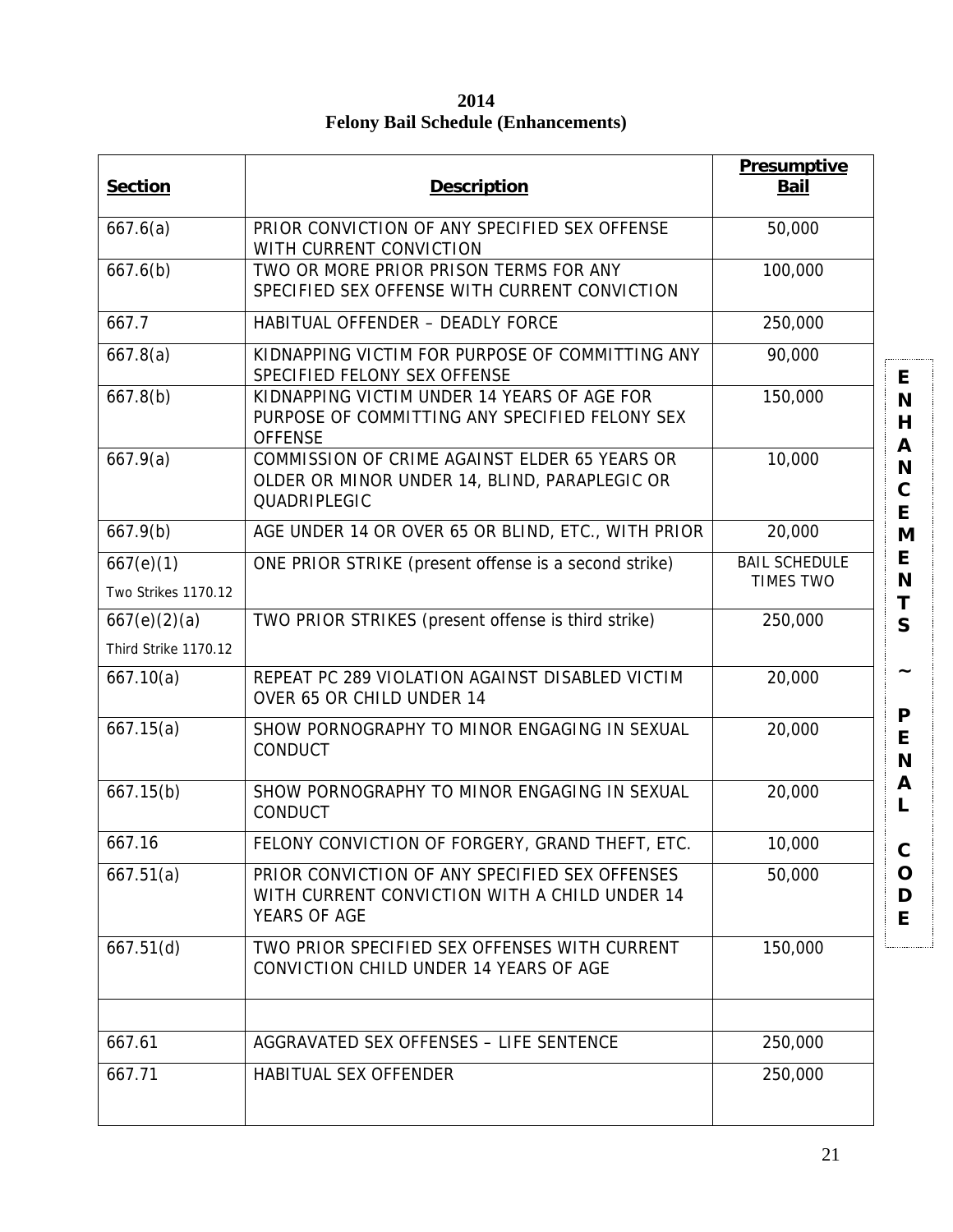| <b>Section</b> | <b>Description</b>                                                                                             | <b>Presumptive</b><br><b>Bail</b> |
|----------------|----------------------------------------------------------------------------------------------------------------|-----------------------------------|
| 667.75         | 11353, 11353.5, 11361, 11380.5 + 2 OR MORE PRIORS<br>PRISON TERM FOR SAME                                      | 170,000                           |
| 667.83(a)      | COMMISSION OF ANY SPECIFIC FELONY SEX<br>OFFENSE/KIDNAPING AGAINST CHILD AS PART OF<br><b>CEREMONY OR RITE</b> | 30,000<br>E                       |
| 667.85         | KIDNAPPING ANY CHILD UNDER 14 YEARS OF AGE WITH<br>INTENT TO PERMANENTLY DEPRIVE THE PARENT<br><b>CUSTODY</b>  | N<br>50,000<br>Н<br>A             |
| 670            | FELONY CONVICTION OF ANY SPECIFIED OFFENSE,<br>TO DEFRAUD OWNER WITH PRIOR FELONY CONVICTION                   | N<br>10,000<br>$\mathbf C$<br>E   |
| 674(a)         | FELONY CONVICTION WHEN DEFENDANT IS A DAY CARE<br>PROVIDER AND VICTIM IS A MINOR                               | 20,000<br>M<br>E                  |
| 674(b)         | COMMISSION OF ANY SPECIFIED FELONY SEX OFFENSE<br>BY DAY CARE PROVIDER                                         | N<br>30,000<br>Τ                  |
| 1203.045       | EXCESSIVE TAKING - THEFT (Over 100,000)                                                                        | $\mathsf{S}$<br>50,000            |
| 1203.066       | SUBSTANTIAL SEXUAL CONDUCT                                                                                     | 100,000                           |
| 1554.3         | PERSON BROUGHT BACK TO THIS STATE ON<br>OUTSTANDING WARRANT BY EXTRADITION<br><b>PROCEEDINGS</b>               | 100,000<br>P<br>E                 |
| 12021.5(a)     | CARRYING LOADED/UNLOADED FIREARM DURING<br>COMMISSION OF ATTEMPT ANY FELON                                     | 20,000<br>N<br>A                  |
| 12021.5(b)     | CARRYING LOADED UNLOADED FIREARM WITH<br>DETACHABLE MAGAZINE DURING COMMISSION OR<br><b>ATTEMPT FELONY</b>     | L<br>30,000<br>$\mathbf c$        |
| 12022(a)(1)    | COMMISSION OF ATTEMPT OF FELONY WHILE ANY<br>PRINCIPAL ARMED WITH FIREARM                                      | $\mathbf 0$<br>10,000<br>D<br>E   |
| 12022(a)(2)    | COMMISSION OF ATTEMPT OF FELONY WHILE ANY<br>PRINCIPAL ARMED WITH ASSAULT WEAPON                               | 30,000                            |
| 12022(b)(1)    | PERSONALLY USING DEADLY OR DANGEROUS WEAPON                                                                    | 10,000                            |
| 12022(b)(2)    | PERSONALLY USING DEADLY WEAPON IN COMMISSION<br>OF CARJACKING                                                  | 20,000                            |
| 12022(c)       | COMMISSION OF ANY SPECIFIED DRUG OFFENSE WHILE<br>PERSONALLY ARMED WITH A FIREARM                              | 40,000                            |
| 12022(d)       | BEING PRINCIPAL IN COMMISSION OF DRUG OFFENSE<br>ARMED WITH FIREARM INVOLVED                                   | 20,000                            |

**2014 Felony Bail Schedule (Enhancements)**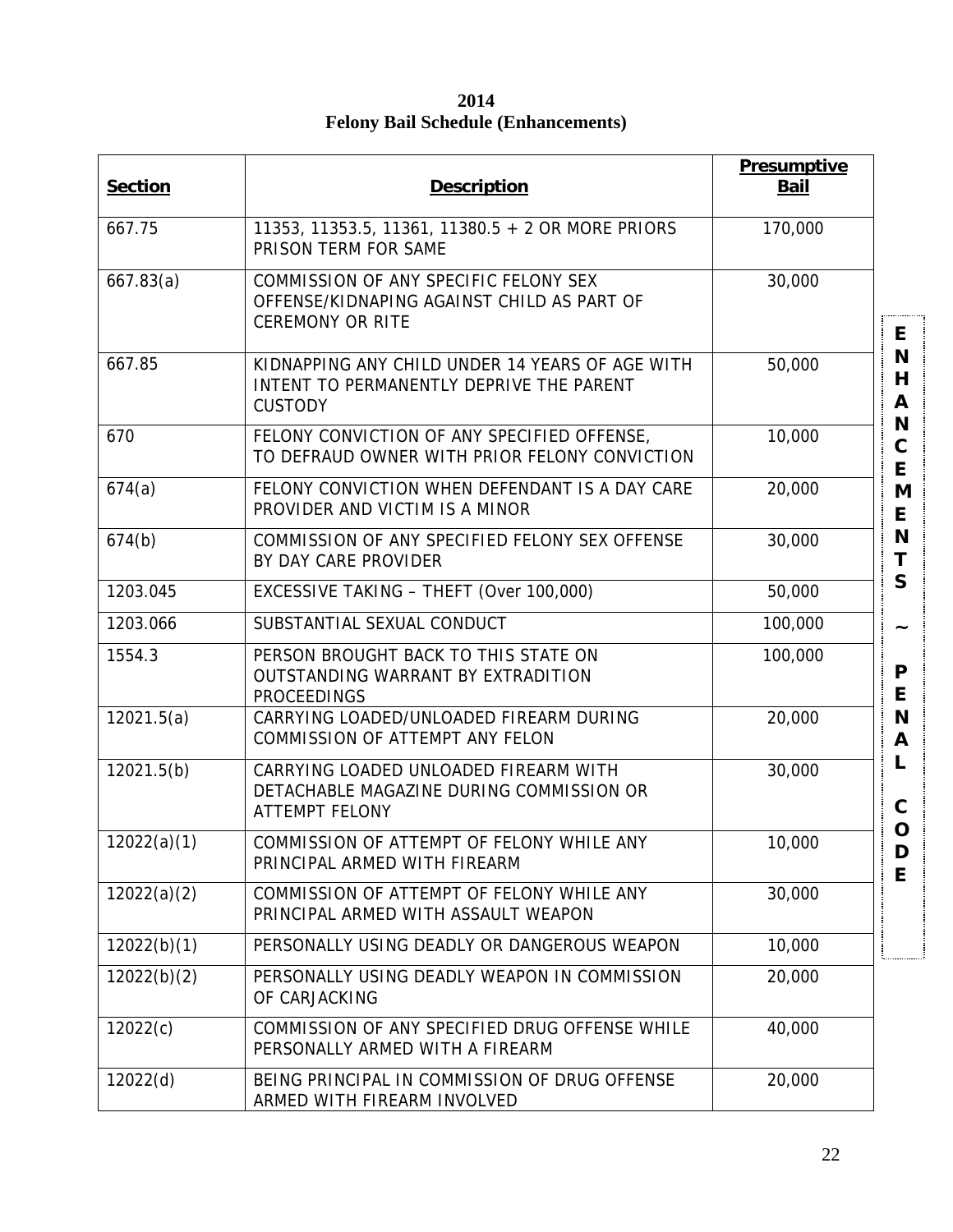**2014 Felony Bail Schedule (Enhancements)** 

| <b>Section</b> | <b>Description</b>                                                                                                             | <b>Presumptive</b><br><b>Bail</b> |
|----------------|--------------------------------------------------------------------------------------------------------------------------------|-----------------------------------|
| 12022.1(b)     | COMMISSION OF A FELONY AFTER RELEASE ON BAIL OR<br><b>OWN RECOGNIZANCE</b>                                                     | 20,000                            |
| 12022.2(a)     | COMMISSION OF ANY FELONY WHILE ARMED WITH A<br>FIREARM PRIMARILY TO PENETRATE METAL OR ARMOR                                   | 40,000                            |
| 12022.3(a)     | COMMISSION OF ANY SPECIFIED SEX OFFENSE WHILE<br>USING A FIREARM OR DEADLY WEAPON                                              | 40,000                            |
| 12022.3(b)     | SEX OFFENSE/ARMED W/WEAPON                                                                                                     | 20,000                            |
| 12022.4        | <b>FURNISHING FIREARM</b>                                                                                                      | 20,000                            |
| 12022.5(a)(1)  | PERSONAL USE OF FIREARM                                                                                                        | 40,000<br>E                       |
| 12022.5(a)(2)  | PERSONAL USE OF FIREARM DURING CARJACKING                                                                                      | 50,000<br>N                       |
| 12022.5(b)(1)  | DISCHARGING A FIREARM AT AN OCCUPIED MOTOR<br>VEHICLE CAUSING GREAT BODILY INJURY OR DEATH                                     | Н<br>60,000<br>A                  |
| 12022.5(b)(2)  | COMMISSION OF A FELONY WHILE PERSONALLY USING<br>AN ASSAULT WEAPON                                                             | N<br>60,000<br>C<br>E             |
| 12022.5(c)     | COMMISSION OF ANY SPECIFIED DRUG OFFENSE WHILE<br>PERSONALLY USING A FIREARM                                                   | 40,000<br>M<br>E                  |
| 12022.53(b)    | COMMISSION OF ANY SPECIFIED FELONY OFFENSE<br>WHILE PERSONALLY USING A FIREARM                                                 | N<br>100,000<br>Т                 |
| 12022.53(c)    | INTENTIONALLY AND PERSONALLY DISCHARGING A<br>FIREARM IN THE COMMISSION OF ANY SPECIFIED<br><b>FELONY OFFENSE</b>              | $\mathsf{S}$<br>200,000           |
| 12022.53(d)    | INTENTIONALLY AND PERSONALLY DISCHARGING A<br>FIREARM IN COMMISSION OF A FELONY CAUSING<br><b>GREAT BODILY INJURY OR DEATH</b> | 250,000<br>P                      |
| 12022.55       | DISCHARGING OF FIREARM FROM A MOTOR VEHICLE<br>CAUSING GREAT BODILY INJURY                                                     | 60,000<br>N<br>A                  |
| 12022.6(a)(1)  | <b>LOSS EXCEEDS \$65,000</b>                                                                                                   | 10,000                            |
| 12022.6(a)(2)  | <b>LOSS EXCEEDS \$200,000</b>                                                                                                  | 20,000                            |
| 12022.6(a)(3)  | TAKING OR DESTRUCTION OF PROPERTY IN<br>COMMISSION OF A FELONY LOSS IN EXCESS OF<br>\$1,300,000                                | C<br>30,000<br>O<br>D<br>E        |
| 12022.6(a)(4)  | TAKING OR DESTROYING PROPERTY IN COMMISSION<br>OF A FELONY LOSS EXCEEDS \$3,200,000                                            | 40,000                            |
| 12022.7(a)     | PERSONALLY INFLICTING GREAT BODILY INJURY<br>DURING COMMISSION OF A FELONY                                                     | 30,000                            |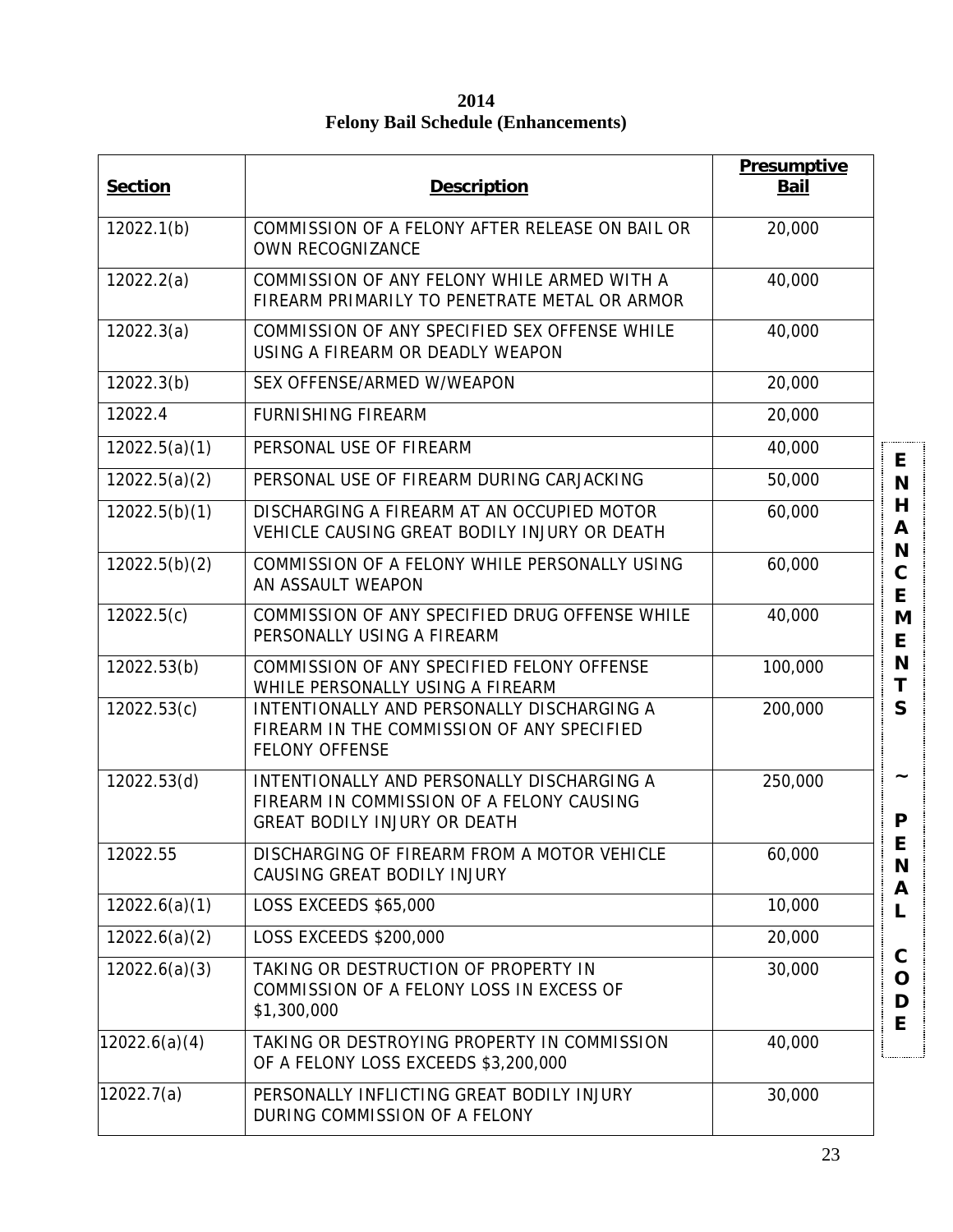| <b>Section</b> | <b>Description</b>                                                                                                                                                     | <b>Presumptive</b><br><b>Bail</b> |                                  |
|----------------|------------------------------------------------------------------------------------------------------------------------------------------------------------------------|-----------------------------------|----------------------------------|
| 12022.7(b)     | PERSONALLY INFLICTING GREAT BODILY INJURY<br>CAUSING VICTIM TO BECOME COMATOSE                                                                                         | 50,000                            |                                  |
| 12022.7(c)     | PERSONALLY INFLICTING GREAT BODILY INJURY<br>ON ANOTHER PERSON                                                                                                         | 50,000                            |                                  |
| 12022.7(d)     | PERSONALLY INFLICTING GREAT BODILY INJURY ON A<br><b>CHILD UNDER 5 YEARS</b>                                                                                           | 50,000                            | E.<br>N                          |
| 12022.7(e)     | PERSONALLY INFLICTING GREAT BODILY INJURY<br>INVOLVING DOMESTIC VIOLENCE                                                                                               | 50,000                            | н<br>A                           |
| 12022.75       | ADMINISTERING BY INJECTION, ETC., ANY SPECIFIED<br>CONTROLLED SUBSTANCE AGAINST A VICTIM'S WILL                                                                        | 30,000                            | N<br>$\mathbf C$                 |
| 12022.8        | INFLICTING GREAT BODILY INJURY ON ANY VICTIM IN<br>THE COMMISSION OF ANY SPECIFIED SEX OFFENSE                                                                         | 50,000                            | E<br>M                           |
| 12022.85       | COMMISSION OF ANY SPECIFIED SEX OFFENSE WITH<br>KNOWLEDGE THAT THE DEFENDANT HAS AIDS                                                                                  | 30,000                            | E<br>N                           |
| 12022.9(a)     | PERSONALLY AND INTENTIONALLY INFLICTING INJURY<br>UPON A PREGNANT WOMAN DURING COMMISSION OF A<br><b>FELONY</b>                                                        | 50,000                            | T<br>$\mathsf{S}$                |
| 12022.9(b)(1)  | PERSONALLY, WILLFULLY AND MALICIOUSLY<br>DISCHARGING FIREARM FROM MOTOR VEHICLE CAUSING<br><b>GREAT BODILY INJURY</b>                                                  | 40,000                            | н                                |
| 12022.9(b)(2)  | PERSONALLY, WILLFULLY AND MALICIOUSLY<br>DISCHARGING FIREARM FROM MOTOR VEHICLE CAUSING<br><b>GREAT BODILY INJURY</b>                                                  | 40,000                            | &<br>$\mathsf{S}$<br>$\mathbf C$ |
| 12022.95       | WILLFULLY CAUSING OR PERMITTING ANY CHILD TO<br>SUFFER PHYSICAL PAIN OR INJURY THAT RESULTS IN<br><b>DEATH</b>                                                         | 40,000                            | O<br>D<br>E                      |
| 12072(g)(4)    | SELLING, DELIVERING, ETC., FIREARM TO A MINOR                                                                                                                          | 20,000                            |                                  |
| 12280(a)(2)    | TRANSFER, SELLING ASSAULT WEAPON TO MINOR                                                                                                                              | 10,000                            |                                  |
| 12280(c)       | MANUFACTURE, DISTRIBUTE, ETC., ANY ASSAULT<br>WEAPON WHILE COMMITTING ANOTHER CRIME                                                                                    | 10,000                            |                                  |
|                | <b>HEALTH AND SAFETY CODE ENHANCEMENTS</b>                                                                                                                             |                                   |                                  |
| 1522.01        | USING INFORMATION DISCLOSED TO LICENSEE OF<br>A COMMUNITY CARE FACILITY BY A PROSPECTIVE<br>CLIENT REGARDING HIS OR HER STATUS AS A SEX<br>OFFENDER TO COMMIT A FELONY | 50,000                            |                                  |

**2014 Felony Bail Schedule (Enhancements)**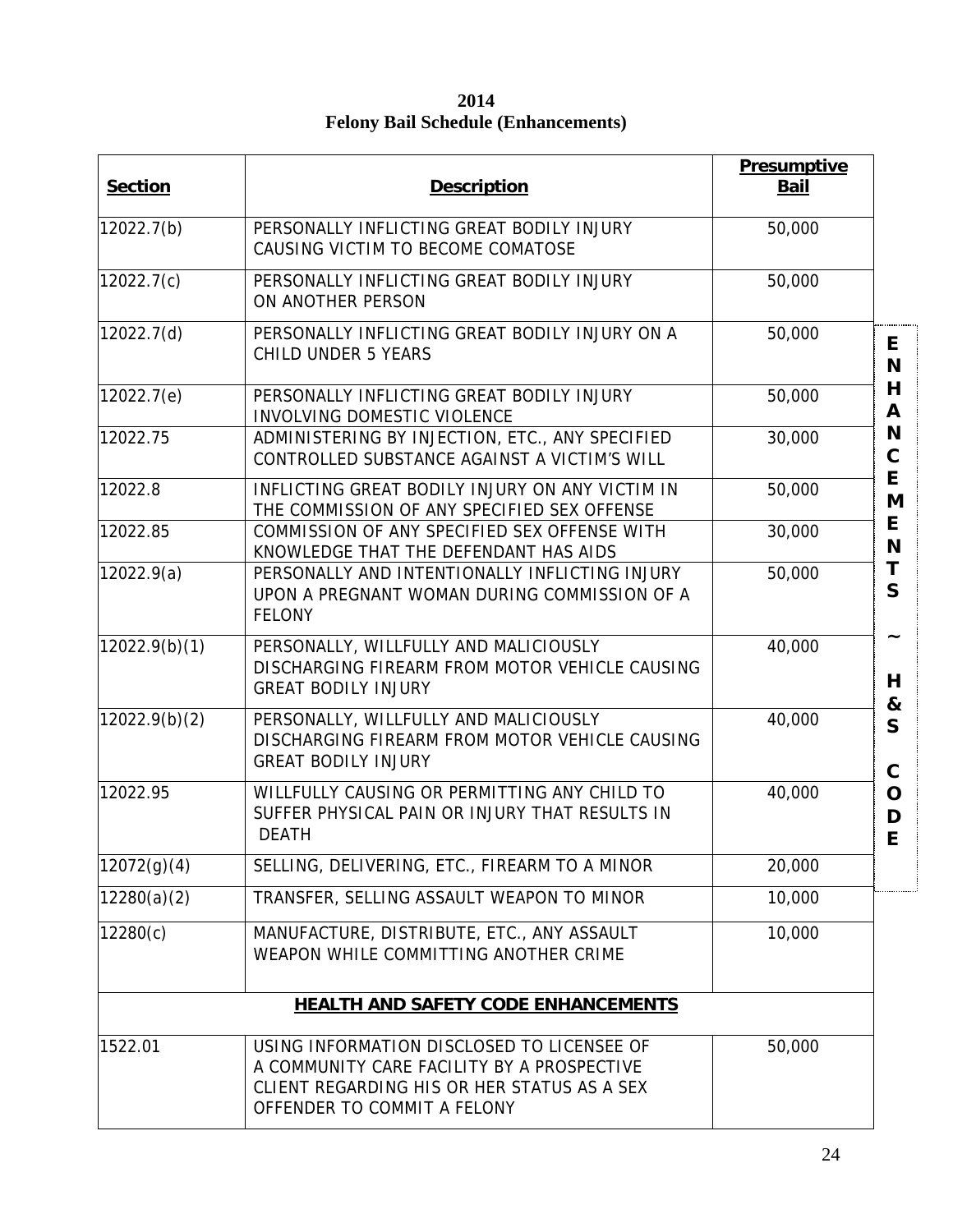**2014 Felony Bail Schedule (Enhancements)** 

| <b>Section</b>  | <b>Description</b>                                                                                                 | <b>Presumptive</b><br><b>Bail</b> |                            |
|-----------------|--------------------------------------------------------------------------------------------------------------------|-----------------------------------|----------------------------|
| 11353.1(a)(1)   | INDUCING MINOR TO COMMIT DRUG OFFENSE                                                                              | 10,000                            |                            |
| 11353.1(a)(2)   | USING MINOR TO COMMIT DRUG OFFENSE NEAR<br><b>SCHOOL</b>                                                           | 20,000                            |                            |
| 11353.1(a)(3)   | USING MINOR, FOUR YEARS OR YOUNGER THAN<br>DEFENDANT TO COMMIT DRUG OFFENSE                                        | 20,000                            |                            |
| 11353.4(a)      | PRIOR CONVICTION USING MINOR TO COMMIT DRUG<br>OFFENSE INVOLVING COCAINE BASE                                      | 20,000                            | E.<br>N                    |
| 11353.4(b)      | PRIOR CONVICTION USING MINOR, 14 YEARS OR<br>YOUNGER, TO COMMIT DRUG OFFENSE INVOLVING<br><b>COCAINE BASE</b>      | 20,000                            | н<br>A<br>N<br>$\mathbf C$ |
| 11353.6(b)      | COMMISSION OF ANY SPECIFIED DRUG OFFENSE<br><b>NEAR SCHOOL FACILITY</b>                                            | 40,000                            | E<br>M                     |
| 11353.6(c)      | COMMISSION OF ANY SPECIFIED DRUG OFFENSE<br>INVOLVING A MINOR WHO IS AT LEAST FOUR YEARS<br>YOUNGER THAN DEFENDANT | 40,000                            | E<br>N<br>Τ                |
| 11356.5(a)(1)   | INDUCING ANOTHER TO COMMIT NARCOTIC CRIME<br>WHEN VALUE EXCEEDS \$500,000                                          | 10,000                            | $\mathsf{S}$               |
| 11356.5(a)(2)   | INDUCE ANYONE TO COMMIT DRUG OFFENSE WITH<br>VALUE OF \$2 MILLION                                                  | 20,000                            |                            |
| 11356.5(a)(3)   | INDUCING ANOTHER TO COMMIT A DRUG OFFENSE<br>WHEN VALUE EXCEEDS \$5 MILLION                                        | 30,000                            | H<br>&<br>$\mathsf{S}$     |
| 11370.2(a)      | PRIOR CONVICTION OF ANY SPECIFIED DRUG OFFENSE<br>WITH CURRENT CONVICTION                                          | 30,000                            | C                          |
| 11370.2(b)      | PRIOR CONVICTION OF ANY SPECIFIED DRUG OFFENSE<br>WITH CURRENT CONVICTION                                          | 30,000                            | O<br>D                     |
| 11370.2(c)      | PRIOR CONVICTION OF ANY SPECIFIED DRUG OFFENSE<br>WITH CURRENT CONVICTION                                          | 30,000                            | E                          |
| 11370.4(a)(1)   | COMMISSION OF ANY SPECIFIED DRUG OFFENSE<br>INVOLVING PCP, ETC.                                                    | 30,000                            |                            |
| (11370.4(b)(1)) | COMMISSION OF ANY SPECIFIED DRUG OFFENSE<br>INVOLVING PCP, ETC.                                                    | 30,000                            |                            |
| 11370.4(a)(2)   | COMMISSION OF ANY SPECIFIED DRUG OFFENSE<br><b>INVOLVING PCP EXCEEDING 4 KILOGRAMS</b>                             | 50,000                            |                            |
| 11370.4(b)(2)   | COMMISSION OF ANY SPECIFIED DRUG OFFENSE<br>INVOLVING PCP EXCEEDING 4 KILOGRAMS                                    | 50,000                            |                            |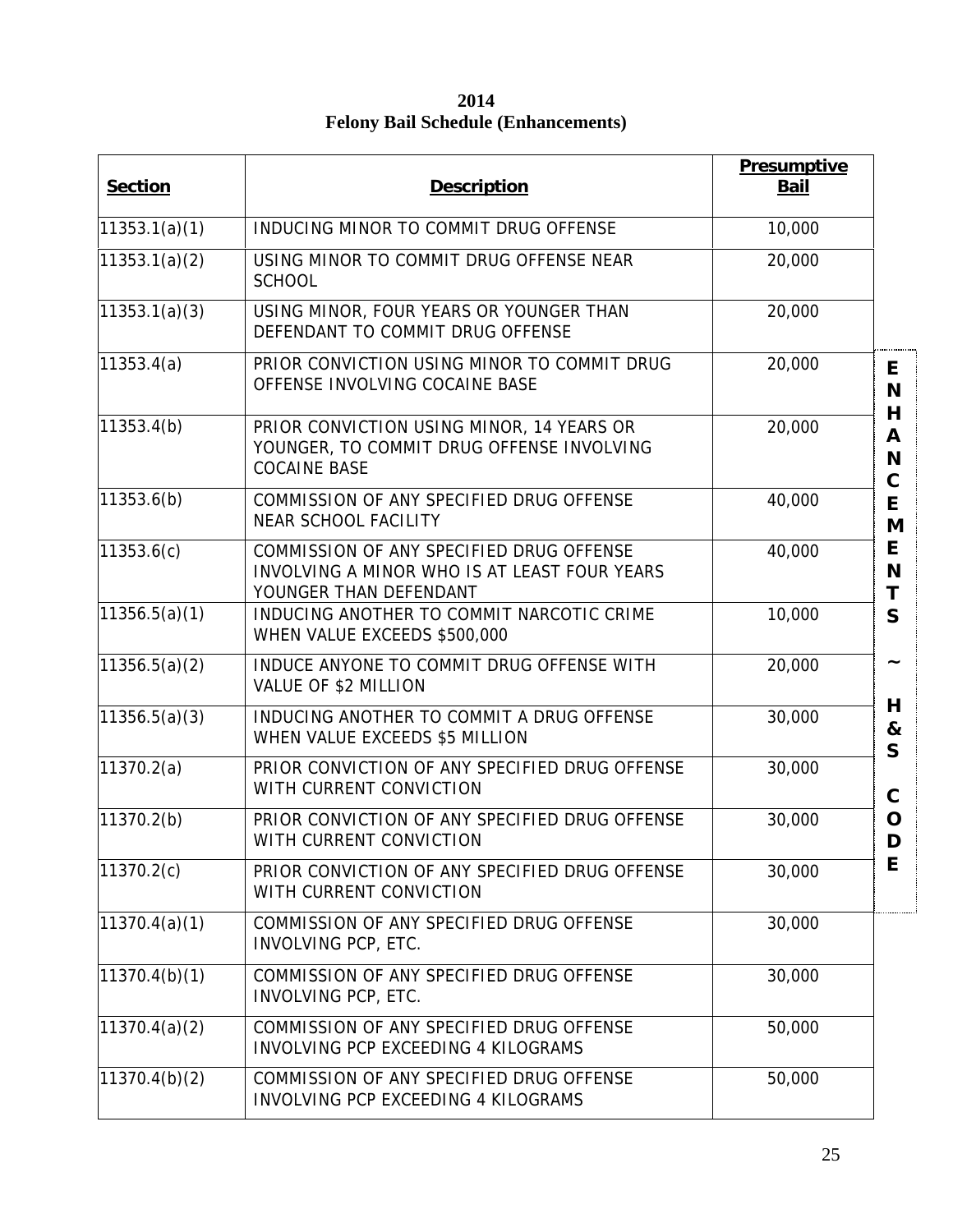| 2014                                       |
|--------------------------------------------|
| <b>Felony Bail Schedule (Enhancements)</b> |

| <b>Section</b> | <b>Description</b>                                                                                                | <b>Presumptive</b><br><b>Bail</b> |
|----------------|-------------------------------------------------------------------------------------------------------------------|-----------------------------------|
| 11370.4(a)(3)  | COMMISSION OF ANY SPECIFIED DRUG OFFENSE<br><b>INVOLVING PCP AND EXCEEDING 10 KILOGRAMS</b>                       | 100,000                           |
| 11370.4(b)(3)  | COMMISSION OF ANY SPECIFIED DRUG OFFENSE<br>INVOLVING PCP AND EXCEEDING 10 KILOGRAMS                              | 100,000                           |
| 11370.4(a)(4)  | COMMISSION OF PCP EXCEEDING 20 KILOGRAMS<br>OR 400 LITERS                                                         | 150,000                           |
| 11370.4(b)(4)  | COMMISSION OF PCP EXCEEDING 20 KILOGRAMS<br>OR 400 LITERS                                                         | 150,000                           |
| 11370.4(a)(5)  | COMMISSION OF ANY SPECIFIED DRUG OFFENSE<br>INVOLVING HEROIN, ETC., EXCEEDING 40 KILOGRAMS                        | 200,000                           |
| 11370.4(a)(6)  | COMMISSION OF ANY SPECIFIED DRUG OFFENSE<br>INVOLVING HEROIN, ETC., EXCEEDING 80 KILOGRAMS                        | 250,000                           |
| 11379.7(a)     | MANUFACTURING DRUGS IN A STRUCTURE WHERE CHILD<br><b>UNDER 16 PRESENT</b>                                         | 20,000                            |
| 11379.9(b)     | MANUFACTURING, ETC., PCP CAUSING INJURY TO CHILD<br>UNDER 16 YEARS OF AGE TO SUFFER GREAT BODILY<br><b>INJURY</b> | 50,000                            |
| 11379.8(a)(1)  | MANUFACTURING, ETC., PCP - EXCEEDS 3 GALLONS OR 1<br><b>POUND</b>                                                 | 30,000                            |
| 11379.8(a)(2)  | MANUFACTURING, ETC., PCP, ETC. - EXCEEDS 10<br><b>GALLONS OR 3 POUNDS</b>                                         | 50,000                            |
| 11379.8(a)(3)  | MANUFACTURING, ETC., PCP EXCEEDS 25 GALLONS OR 10<br><b>POUNDS</b>                                                | 90,000                            |
| 11379.9        | DEATH OR GREAT BODILY INJURY TO PERSON<br>OTHER THAN ACCOMPLICE WHEN MANUFACTURING<br>PCP, ETC.                   | 10,000                            |
| 11380.1(a)(1)  | USING MINOR TO COMMIT DRUG OFFENSE, ETC.,<br>UPON/WITHIN CHURCH GROUNDS, ETC.                                     | 10,000                            |
| 11380.1(a)(2)  | USING MINOR TO COMMIT DRUG OFFENSE, ETC.,<br>UPON/WITHIN, ON OR NEAR SCHOOL GROUND                                | 20,000                            |
| 11380.1(a)(3)  | USING MINOR, FOUR YEARS OR YOUNGER THAN<br>DEFENDANT, TO COMMIT DRUG OFFENSE                                      | 20,000                            |
|                | <b>INSURANCE CODE ENHANCEMENTS</b>                                                                                |                                   |
| 1871.4(a)      | PRIOR FELONY CONVICTION OF ANY SPECIFIED                                                                          | 20,000                            |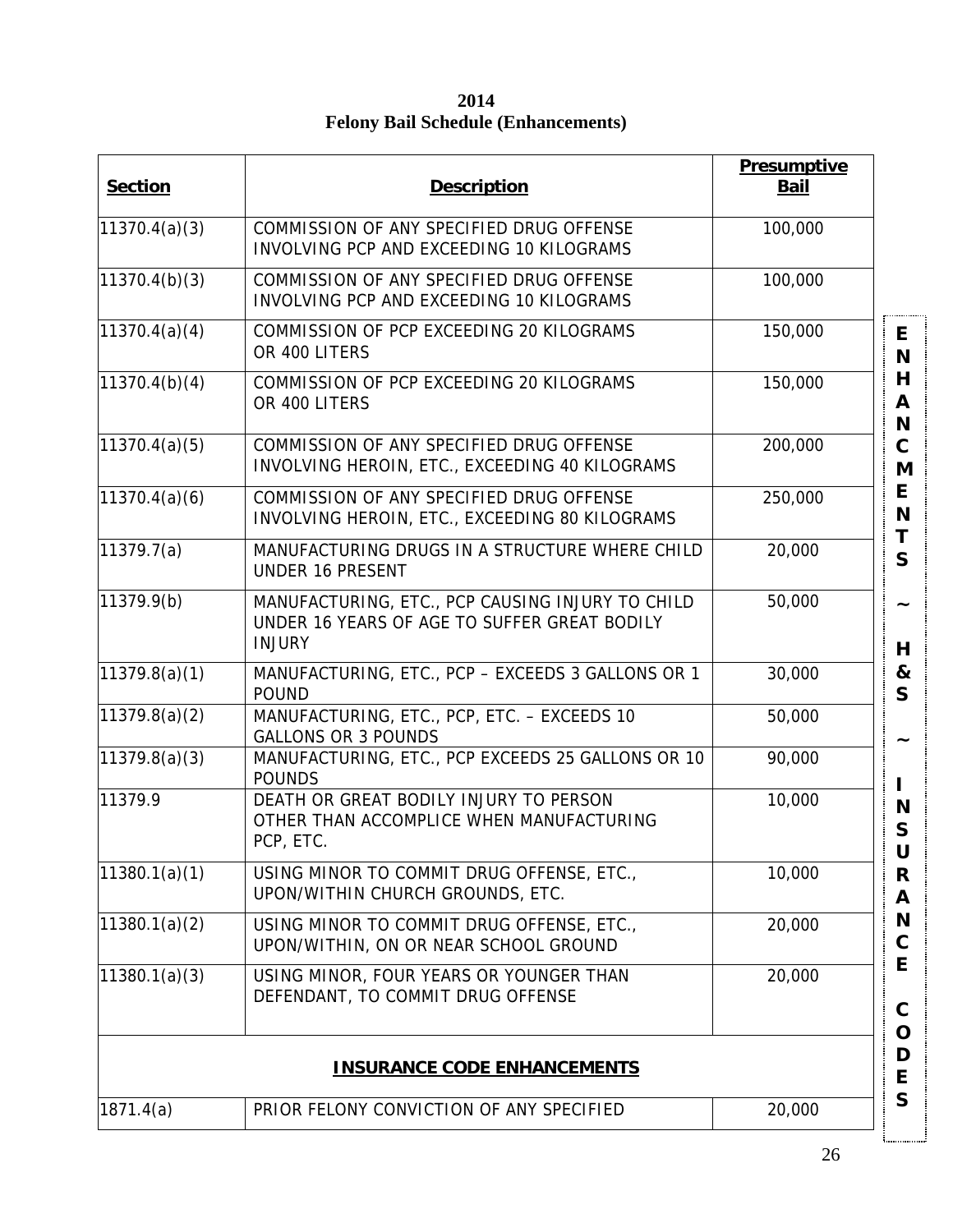| 2014                                       |
|--------------------------------------------|
| <b>Felony Bail Schedule (Enhancements)</b> |

| <b>Section</b> | <b>Description</b>                                                                                                                                              | <b>Presumptive</b><br><b>Bail</b> |
|----------------|-----------------------------------------------------------------------------------------------------------------------------------------------------------------|-----------------------------------|
|                | <b>INSURANCE FRAUD</b>                                                                                                                                          |                                   |
| 11760(b)       | PRIOR FELONY CONVICTION IN A WORKERS'<br><b>COMPENSATION FRAUD</b>                                                                                              | 20,000                            |
| 11880(b)       | PRIOR FELONY CONVICTION IN WORKERS'<br><b>COMPENSATION FRAUD</b>                                                                                                | 20,000                            |
|                | <b>VEHICLE CODE ENHANCEMENTS</b>                                                                                                                                |                                   |
| 20001(c)       | FLEEING THE SCENE OF THE CRIME AFTER<br>COMMISSION OF VEHICULAR MANSLAUGHTER                                                                                    | 50,000                            |
| 23182          | MULTIPLE VICTIMS - RESULT OF DRIVING UNDER<br>THE INFLUENCE OF ANY ALCOHOL/DRUG                                                                                 | 10,000                            |
| 23190(c)       | FOUR OR MORE PRIOR CONVICTIONS OF SPECIFIED<br>ALCOHOL-RELATED OFFENSE WITH CURRENT<br>CONVICTION OF DRIVING UNDER INFLUENCE<br>AND CAUSING GREAT BODILY INJURY | 30,000                            |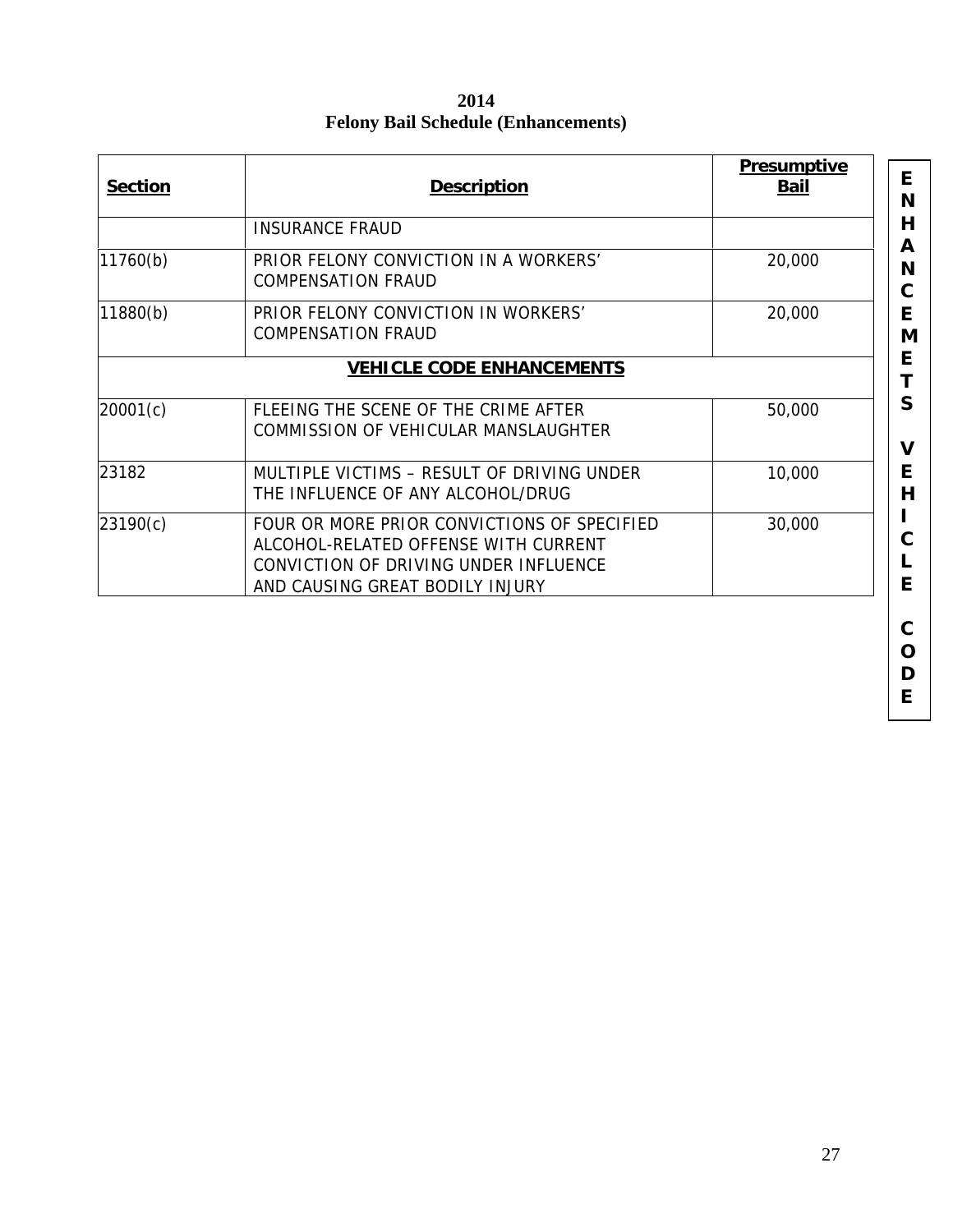## **2014 Misdemeanor Bail Schedule**

| <b>Section</b> | <b>Description</b>                                                                                                                                                 | <b>Presumptive</b><br><b>Bail</b> |
|----------------|--------------------------------------------------------------------------------------------------------------------------------------------------------------------|-----------------------------------|
|                | <b>PENAL CODE</b>                                                                                                                                                  |                                   |
| 141(a)         | ANYONE FALSIFYING EVIDENCE                                                                                                                                         | 10,000                            |
| 148(a)         | OBSTRUCT/RESIST PUBLIC OFFICER                                                                                                                                     | 5,000                             |
| 148.2          | INTERFERE WITH FIREMAN/EMERGENCY PERSONNEL                                                                                                                         | 5,000                             |
| 152.3          | FAILURE TO REPORT CRIME INVOLVING CHILD                                                                                                                            | 5,000                             |
| 186.33         | <b>FAIL TO REGISTER AS GANG OFFENDER</b>                                                                                                                           | 10,000                            |
| 241            | ASSAULT AGAINST PEACE OFFICER OR OTHER SPECIFIED<br>PERSONS ENGAGED IN THE PERFORMANCE OF DUTIES                                                                   | 10,000                            |
| 241.6          | ASSAULT ON SCHOOL EMPLOYEE                                                                                                                                         | 10,000                            |
| 241.8          | ASSAULT ON MEMBER OF U.S. ARMED FORCES                                                                                                                             | 10,000                            |
| 241.10         | BATTERY AGAINST MEMBER OF U.S. ARMED FORCES                                                                                                                        | 10,000                            |
| 243.2(a)       | BATTERY COMMITTED ON ANY PERSON ON<br>SCHOOL/HOSPITAL PROPERTY                                                                                                     | 5,000                             |
| 243.25         | BATTERY AGAINST ELDER OR A DEPENDENT ADULT                                                                                                                         | 10,000                            |
| 243(b)         | BATTERY ON A PEACE OFFICER, ETC.                                                                                                                                   | 10,000                            |
| 243(e)         | DOMESTIC BATTERY, NON-COHABITATING PERSON<br>*(Bail doubles for this domestic violence offense if<br>arrestee has certain prior convictions - see rule 14, page 4) | 10,000*                           |
| 243.4(d)       | <b>SEXUAL BATTERY</b>                                                                                                                                              | 10,000                            |
| 243.6          | BATTERY AGAINST SCHOOL EMPLOYEE                                                                                                                                    | 10,000                            |
| 270            | <b>FAILURE TO PROVIDE</b>                                                                                                                                          | 5,000                             |
| 270a           | FAILURE TO PROVIDE FOR SPOUSE                                                                                                                                      | 5,000                             |
| 270c           | <b>FAILURE TO PROVIDE FOR PARENTS</b>                                                                                                                              | 5,000                             |
| 273a(b)        | <b>CHILD ABUSE</b>                                                                                                                                                 | 5,000                             |
| 273.6          | VIOLATION OF PROTECTIVE ORDER<br>*(Bail doubles for this domestic violence offense if<br>arrestee has certain prior convictions - see Rule 14, page 4)             | 10,000*                           |
| 273.65         | <b>VIOLATION OF PROTECTIVE ORDER</b><br>*(Bail doubles for this domestic violence offense if<br>arrestee has certain prior convictions - see Rule 14, page 4)      | 10,000*                           |
| 273.7          | DISCLOSE SHELTER LOCATION                                                                                                                                          | 10,000                            |
| 290            | FAIL TO REGISTER AS A SEX OFFENDER                                                                                                                                 | 10,000                            |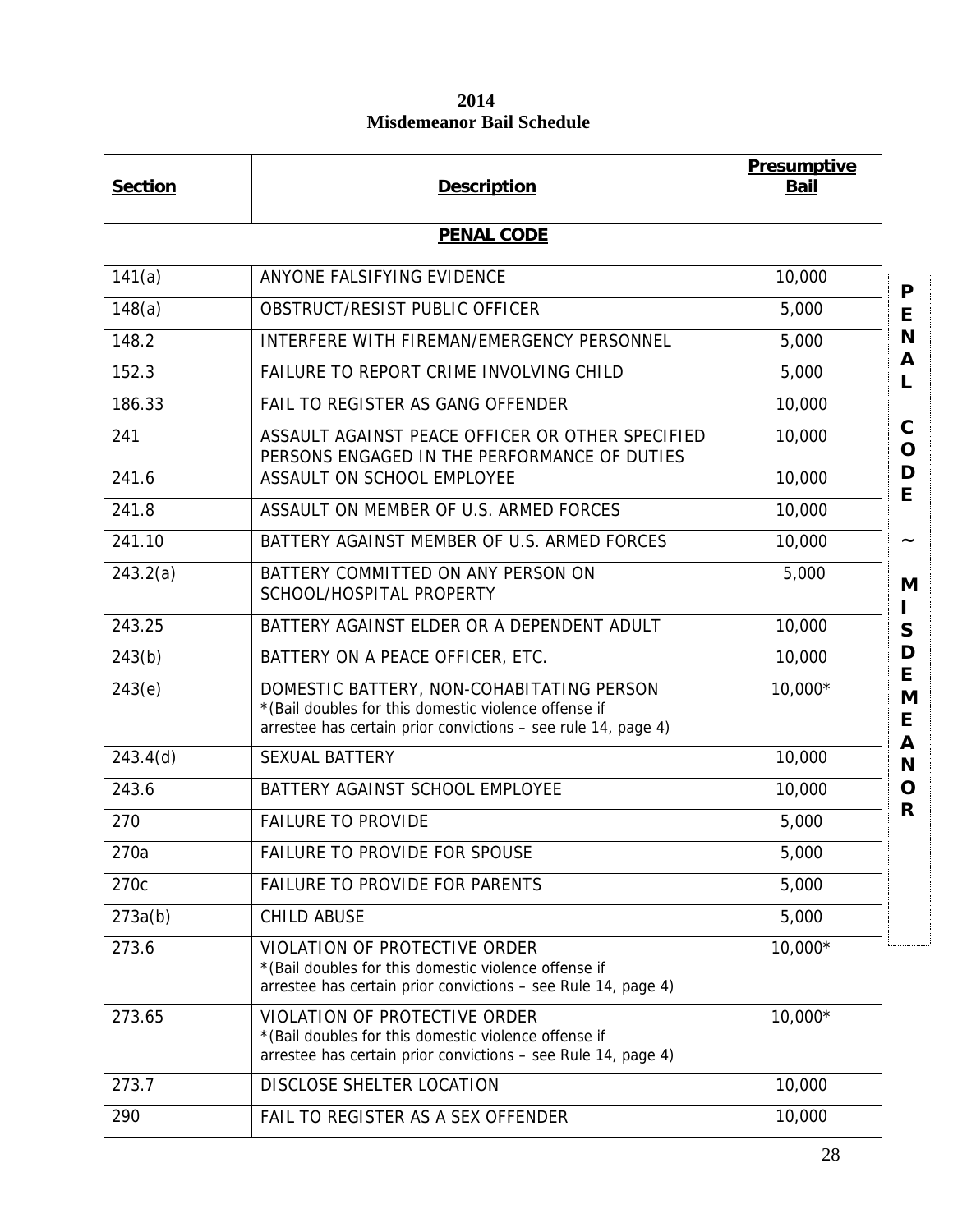## **2014 Misdemeanor Bail Schedule**

| <b>Section</b> | <b>Description</b>                                                                                           | <b>Presumptive</b><br><b>Bail</b> |        |
|----------------|--------------------------------------------------------------------------------------------------------------|-----------------------------------|--------|
| 290.95         | SEX REGISTRANT SUPERVISING CHILDREN                                                                          | 10,000                            |        |
| 311.2(c)       | <b>OBSCENE MATTER</b>                                                                                        | 10,000                            |        |
| 311.3(a)       | SEXUAL EXPLOITATION                                                                                          | 10,000                            |        |
| 311.4(a)       | SEXUAL EXPLOITATION OF MINOR                                                                                 | 10,000                            |        |
| 311.6          | OBSCENE LIVE CONDUCT                                                                                         | 5,000                             |        |
| 311.11(a)      | POSSESSION UNDERAGE OBSCENITY/ ELECTRONIC<br><b>MATERIAL</b>                                                 | 10,000                            |        |
| 314            | <b>INDECENT EXPOSURE</b>                                                                                     | 5,000                             |        |
| 337a           | <b>BOOKMAKING</b>                                                                                            | 5,000                             |        |
| 368(c)         | <b>ELDER ABUSE</b>                                                                                           | 5,000                             | P<br>E |
| 404.6          | URGE RIOT OR DESTROY PROPERTY                                                                                | 5,000                             | N      |
| 405            | <b>RIOT</b>                                                                                                  | 5,000                             | A      |
| 408            | RIOT OR UNLAWFUL ASSEMBLY                                                                                    | 5,000                             |        |
| 409            | <b>REFUSAL TO DISPERSE</b>                                                                                   | 5,000                             |        |
| 417(a)(1)      | EXHIBIT DEADLY WEAPON - NON-FIREARM                                                                          | 5,000                             | C<br>O |
| 417(a)(2)      | EXHIBIT DEADLY WEAPON - FIREARM                                                                              | 10,000                            | D      |
| 417.26         | AIM LASER AT PEACE OFFICER                                                                                   | 5,000                             | E      |
| 422.6          | <b>VIOLATION OF CIVIL RIGHTS</b>                                                                             | 5,000                             |        |
| 423.3(d)       | 2 <sup>nd</sup> OFFENSE - FORCIBLE OBSTRUCTION OF CLINIC OR<br><b>CHURCH</b>                                 | 5,000                             |        |
| 457.1          | FAIL TO REGISTER AS ARSONIST                                                                                 | 10,000                            |        |
| 502.6          | USE OF SCANNING DEVICE TO OBTAIN ENCODED<br><b>INFORMATION</b>                                               | 5,000                             |        |
| 529.7          | OBTAIN OR ASSIST IN OBTAINING DOCUMENTS ISSUED<br>BY DMV FOR PERSONS NOT ENTITLED TO THE<br><b>DOCUMENTS</b> | 5,000                             |        |
| 594.35         | <b>VANDALISM OF CEMETERY</b>                                                                                 | 10,000                            |        |
| 597            | ANIMAL FIGHTS, ETC.                                                                                          | 5,000                             |        |
| 602.5(b)       | AGGRAVATED TRESPASSING                                                                                       | 5,000                             |        |
| 647(a)         | LEWD CONDUCT                                                                                                 | 5,000                             |        |
| 647(b)         | <b>PROSTITUTION</b>                                                                                          | 5,000                             |        |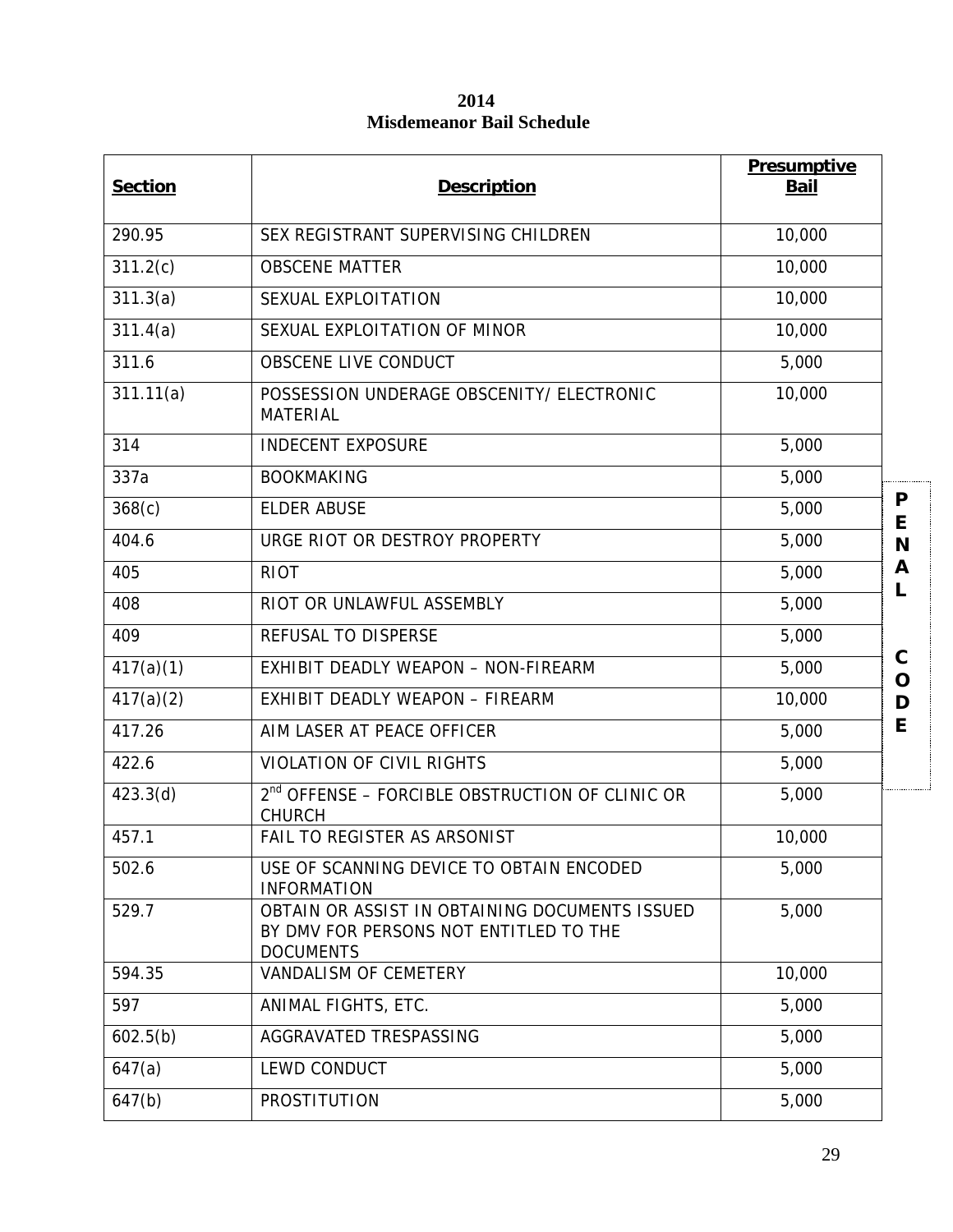| 2014                             |
|----------------------------------|
| <b>Misdemeanor Bail Schedule</b> |

| <b>Section</b> | <b>Description</b>                                        | <b>Presumptive</b><br><b>Bail</b>  |
|----------------|-----------------------------------------------------------|------------------------------------|
| 647(d)         | RESTROOM LOITERING FOR A LEWD ACT                         | 5,000                              |
| 647(h)         | <b>PROWLING</b>                                           | 5,000                              |
| 647(i)         | PEEKING INTO INHABITED STRUCTURE                          | 5,000                              |
| 647(k)         | BATHROOM, ETC., PRIVACY                                   | 5,000                              |
| 647.6          | <b>CHILD ANNOYANCE</b>                                    | 5,000                              |
| 647.7          | <b>DISORDERLY CONDUCT</b>                                 | 5,000                              |
| 664            | ATTEMPT TO COMMIT ANY CRIME                               | Bail same as<br>underlying offense |
| 1203.2         | <b>VIOLATION OF PROBATION</b>                             | 5,000                              |
| 12001.1        | MANUFACTURE/SALE UNDETECTABLE KNIFE                       | 10,000                             |
| 12024          | POSSESS WEAPON TO COMMIT ASSAULT                          | 5,000                              |
| 12025(b)(7)    | <b>CONCEALED FIREARM</b>                                  | 5,000                              |
| 12036          | CRIMINAL STORAGE OF CONCEALABLE FIREARM                   | 10,000                             |
| 12072          | UNLAWFULLY SUPPLY FIREARM                                 | 5,000                              |
| 12304          | POSSESS, SALE, AMMO OVER .60 CAL.                         | 5,000                              |
| 12420          | SELL, ETC., TEAR GAS WEAPON                               | 5,000                              |
| 4574(c)        | SMUGGLE TEAR GAS INTO JAIL                                | 5,000                              |
| 11460          | PARAMILITARY ACTIVITIES                                   | 10,000                             |
| 14250(f)(1)    | UNAUTHORIZED USE OF MISSING PERSON DNA<br><b>DATABASE</b> | 5,000                              |
|                | <b>BUSINESS AND PROFESSIONS CODE</b>                      |                                    |
| 4059(a)        | FURNISHING A PRESCRIPTION DRUG                            | 5,000                              |
| 6129           | UNAUTHORIZED PRACTICE OF LAW                              | 5,000                              |
|                | <b>HEALTH &amp; SAFETY CODE</b>                           |                                    |
| 11550(a)       | USE/UNDER INFLUENCE OF A CONTROLLED<br><b>SUBSTANCE</b>   | 5,000                              |